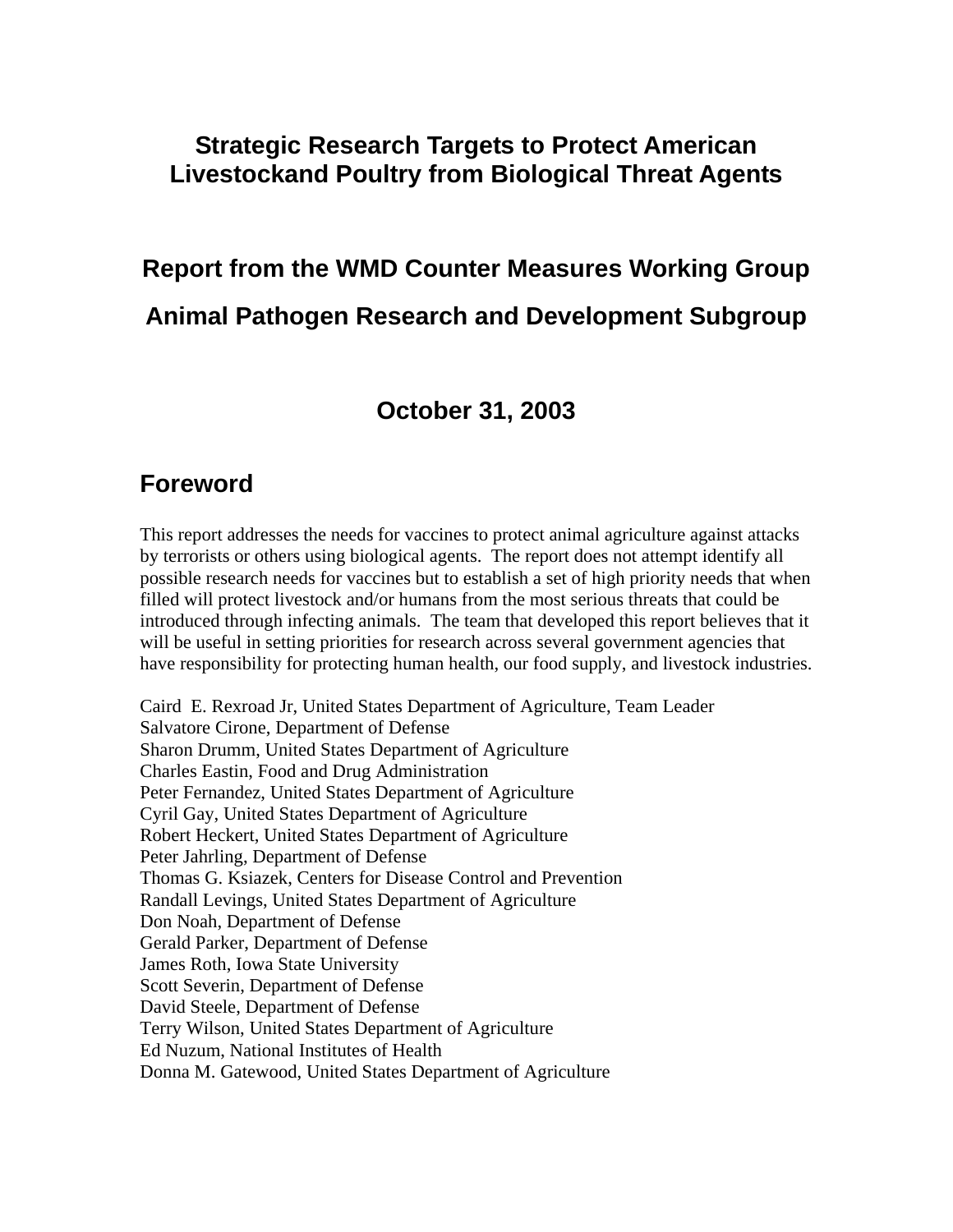### **Introduction**

The President's National Strategy for Homeland Security calls for the development of "high efficacy vaccines" to better protect our nation from attack by the use of biological threat agents. The WMD Counter Measure Working Group was chartered by the Executive Office of the President to recommend research priorities for biodefense vaccine development. The Animal Pathogen Research and Development Subgroup was subsequently tasked to identify needs to ensure that the U.S. has an arsenal of highly efficacious vaccines to mitigate the impact of pathogen threats to animal health.

### **Pathogen Threats to Animal Health**

Infectious diseases that pose a threat to animal and human health on an international scale are considered potential biological threat agents. The authoritative international organization for animal health is the Office of International Epizootics (OIE). The OIE has classified 15 infectious agents as "List A diseases," based on their potential for rapid spread, serious economic or public health consequence, and their impact on the international trade of animals and animal products (Appendix 1). Member countries of the OIE are required to report immediately when experiencing an outbreak with infectious agents classified as List A diseases.

In 2002, the President signed into law the Public Health Security and Bioterrorism Preparedness and Response Act, which provides for the regulation of certain biological agents and toxins by the Department of Health and Human Services (HHS) and the Department of Agriculture (USDA). The Act in subtitle B cites the Agricultural Bioterrorism Protection Act, requiring the Secretary of Agriculture to establish a list of biological (select) agents that have the potential to pose a severe threat to animal and plant health. This responsibility has been assigned to the Animal and Plant Health Inspection Service (APHIS). The Centers for Disease Control and Prevention (CDC), HHS, had previously drawn a list of 36 "select agents," 18 of which are microorganisms or toxins that pose a risk to both human and animal health. APHIS has classified these 18 microorganisms and toxins (Appendix 2) as "overlap agents or toxins." The USDA list of biological agents that pose a threat to animal health consists of 23 agents and toxins (Appendix 3). The USDA list includes 14 of the 15 OIE List A diseases (the fifteenth List A disease, Rift Valley fever, is classified as an overlap agent), five OIE List B diseases, two restricted foreign animal diseases, and two emerging paramyxoviruses.

### **Potential Impact of Biological Threat Agents**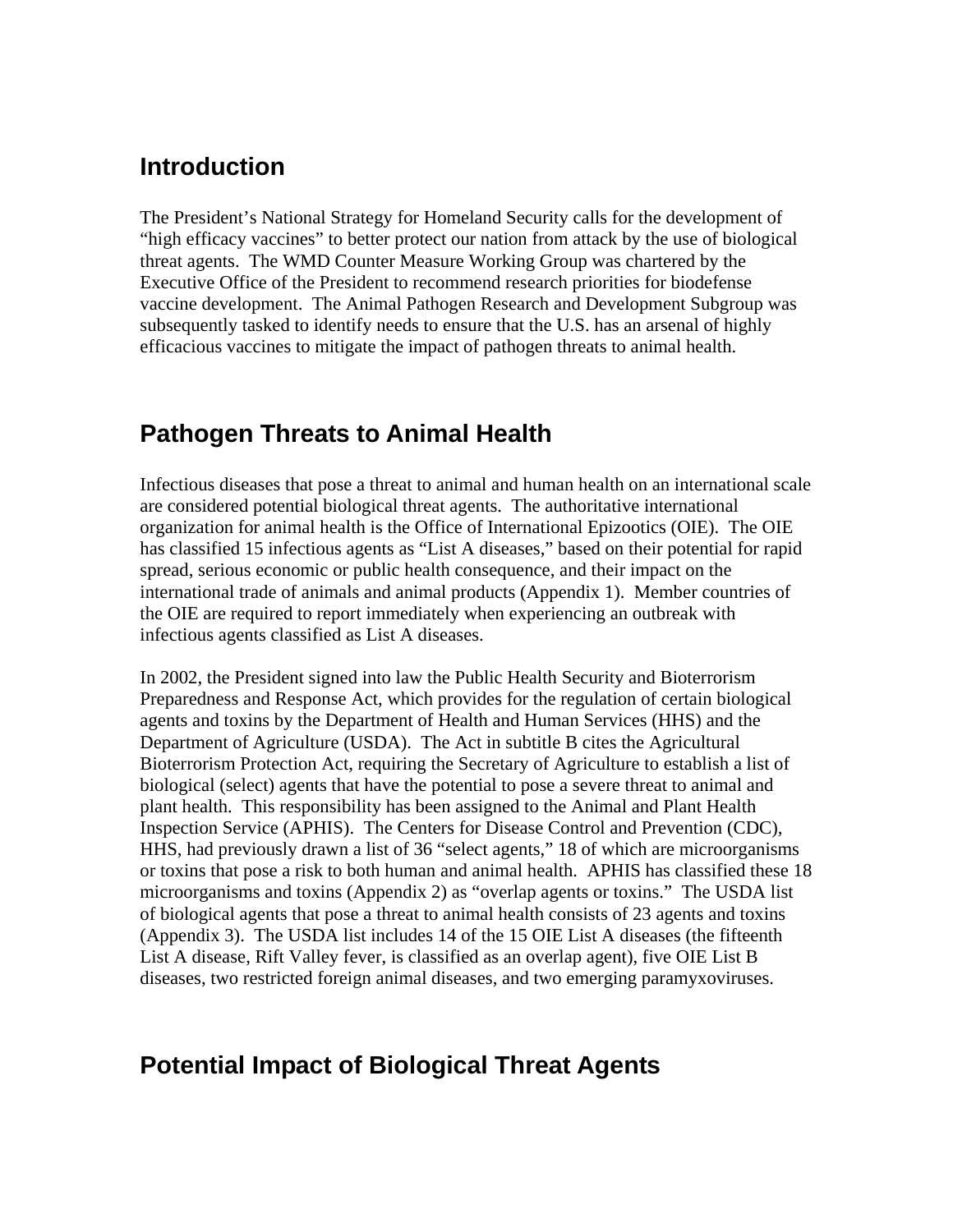The criteria for classifying biological threat agents must take into account the multidimensional array of direct and hidden costs to the nation if we were to experience an intentional or accidental outbreak of a biological threat agent. These costs are often underestimated, as demonstrated by the 1986 outbreak of mad cow disease (BSE) in the United Kingdom, which was recently reported to have cost the European Union a staggering \$107 billion. For American agriculture, the impact of a biological threat agent may depend on whether the agent is foreign, emerging, or domestic. Of particular concern are those animal pathogens that have the capability of spreading disease to epizootic proportions, have complex life cycles with insect and wildlife reservoirs, or those that can be weaponized for biological warfare. In addition, the zoonotic potential of an agent should be given extra weight as the impact of an outbreak on public health and the subversion of confidence in our food supply could have a significant impact on our nation.

The Animal Pathogen Research and Development Subgroup identified ten animal pathogens from the USDA's list of select and overlap agents that could pose great harm to the nation in the event of an outbreak (see Appendix 4). The list of agents selected for this report is not exhaustive of those from which the U.S. could benefit from better vaccines. The adequacy of available vaccines, their potential role in controlling disease outbreaks, and the research needs to fill the gaps in current immunointervention strategies are presented in this document. A summary assessment of available vaccines is provided in Appendix 5. Research gaps and priorities are summarized in Appendix 6.

# **Vaccine Profile**

Although using revision tools there is a general consensus amongst animal health officials that vaccination rather than depopulation is the most cost effective strategy in the face of a disease outbreak, there are several concerns about the safety and efficacy of vaccines on the international market today that limit their use in the control of diseases. The safety issues commonly include concerns over contamination with extraneous agents, inadequate inactivation of killed vaccines, reversion-to-virulence of modified live vaccine strains, the potential negative effects of adjuvant systems on the production of food animals, and adverse systemic immunological reactions. Efficacy issues are just as complex but revolve around the manner in which a vaccine is formulated, qualitycontrolled, and the clinical parameters used to determine efficacy. A common concern is the discrepancy in the performance of vaccines under experimental control conditions versus their actual performance in the field.

Vaccines for biological threat agents present additional challenges as they must not only prevent clinical disease, but their efficacy profile must enable control and eradication strategies without interfering with the ability of a country to obtain and maintain OIE infection-free status. Accordingly, vaccines for biological threat agents must be designed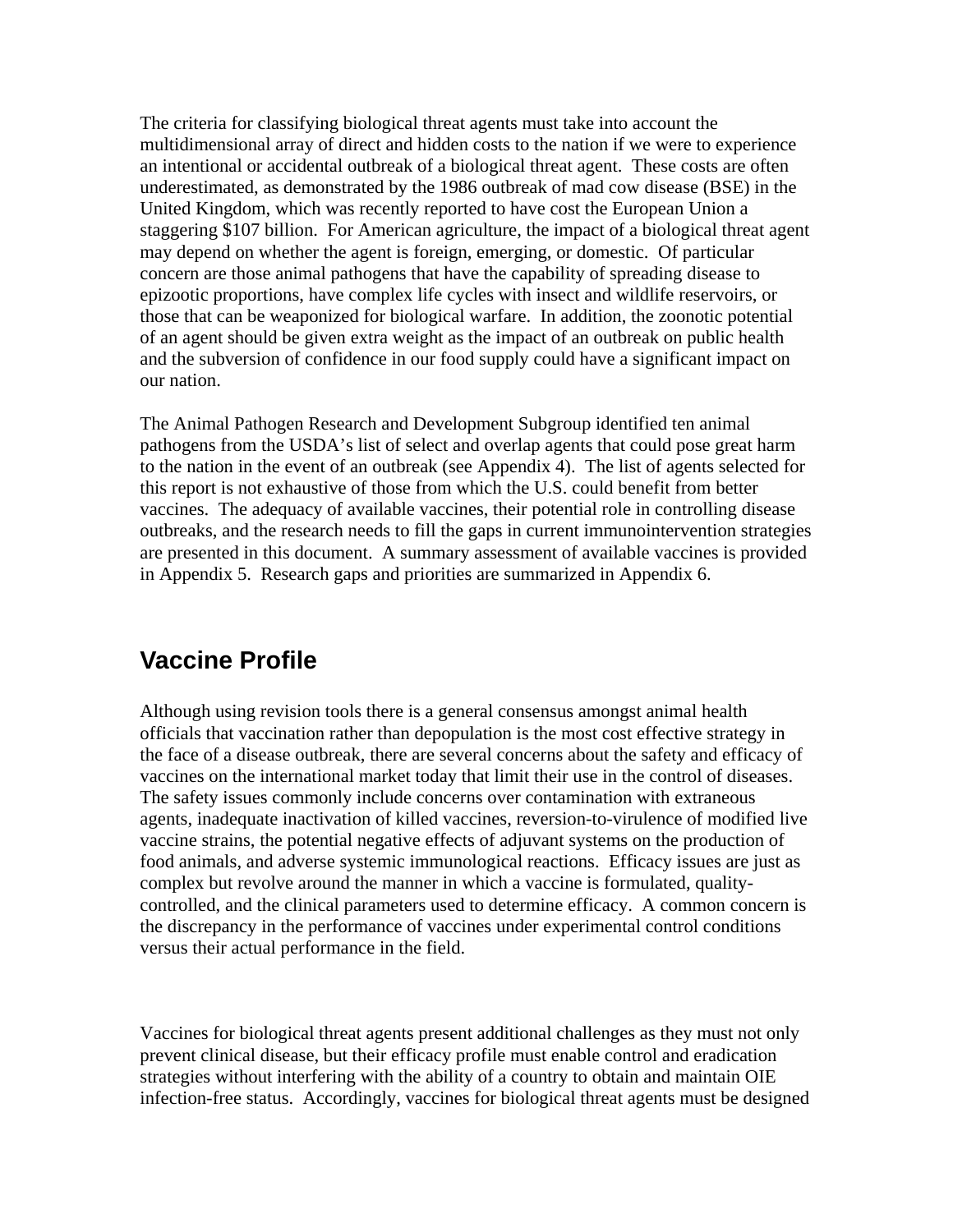to prevent or significantly reduce the shed and spread of infection and have to be "marked" so that infected animals can be differentiated from vaccinated animals. Defining precisely the efficacy profile of these vaccines will be critical if they are to be used effectively in an eradication campaign; for example, the minimum age that the animals can be vaccinated, the onset of immunity (OOI), and duration of immunity (DOI). Convenience and biosecurity also needs to be considered, including innovative delivery systems, the number of doses, and potential combinations with other vaccines.

An assessment of the vaccine profile for the ten biological threat agents selected for this report is provided in Appendix 5. There are no licensed commercial vaccines available for three of the ten agents discussed in this report. Although additional clinical studies are needed to fully characterize the profile of the existing vaccines, all (with the exception of Rinderpest) need improvement for optimum control and eradication. Notwithstanding, the Animal Pathogen Research and Development Subgroup recommends that the commercial and experimental vaccines available for some of the biological threat agents in this report be stockpiled for defensive purposes.

# **Manufacturing and Private Industry**

The development of vaccines for infectious diseases that are regulated for their impact on trade represents a particular challenge for private industry since the sales potential for these products (including their companion diagnostic tests) are totally dependent on Government decisions. Thus, industry cannot rely on traditional business models to determine sales projections and profits, which are critical to business plans and the decision to support future research and development initiatives.

The development of highly efficacious vaccines that have the profile to control and eradicate animal pathogens will require an investment in cutting edge technologies. However, since new technologies are expensive industry cannot justify the investment if there is only a small market for their product. Vaccines for foreign animal diseases do not have any market in the U.S. until the disease is introduced. Vaccines for use in minor species or for diseases of minor importance frequently do not justify the investment in research and development.

The cost of production may also be prohibitive if the manufacture of the vaccine requires dedicated runs or cannot be integrated into high throughput manufacturing facilities. Contract manufacturers with state-of-the-art production facilities may need to be considered in the U.S. to ensure the containment of biological threat agents during production. Foreign manufacturers will need to be scrutinized for their ability to prevent the contamination of their product with extraneous agents. Regulatory requirements are not uniform across countries and consideration needs to be given to good manufacturing practice (GMP) requirements where the product will be manufactured and an assessment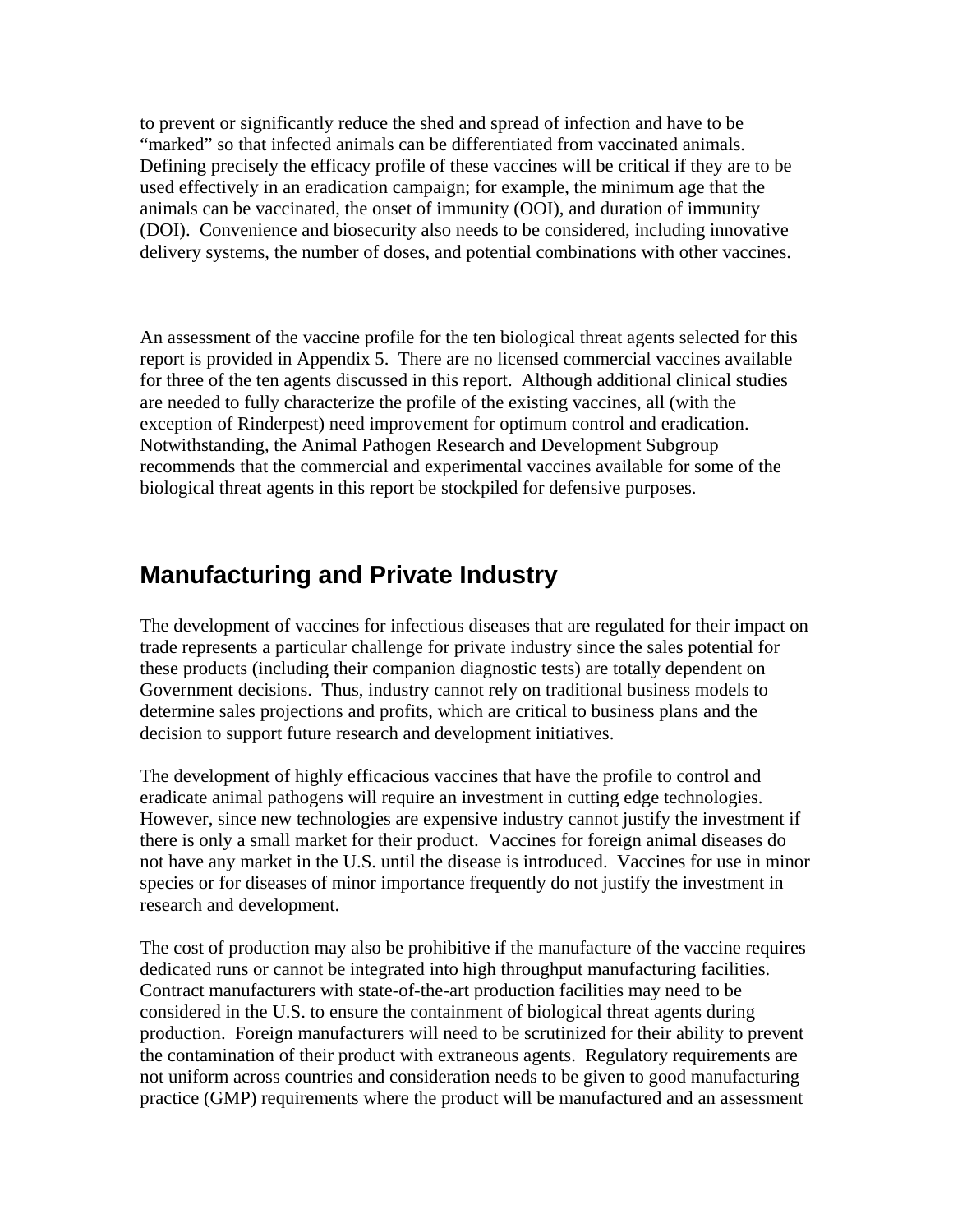of the cost against the level of quality assurance needed to ensure the final product is safe, pure, potent, and efficacious.

Overcoming these challenges is no guarantee that a vaccine will be used or that contracts to manufacture and build an arsenal of highly efficacious vaccines will be forthcoming. Thus, forming key alliances between the Government and the private sector through formal contractual agreements may be necessary to mitigate the risks biological threat agents pose to our nation.

### **Strategic Targets for Vaccine Research**

New technologies hold tremendous promise for the development of safer and more effective vaccines, particularly for foreign animal diseases and for diseases for which conventional killed and modified live vaccine approaches have not been satisfactory. The effective use of these new technologies will require investing in basic research to provide a thorough understanding of the molecular basis of pathogenesis and the mechanisms of protective immunity.

The research needed for mitigating the impact of agroterrorist threats to animal agriculture is in many ways different from the research needed to mitigate the bioterrorist threats to human health. An important component to reducing the impact of bioterrorism on humans is to develop technologies to reduce disease symptoms and enhance survival. For foreign animal diseases, there is much less concern about symptoms in an animal and greater interest in eliminating the disease from the entire animal population as quickly as possible. This changes the research priorities for animal health with greater emphasis placed on epidemiology and immunointervention tools to control and eradicate infectious diseases from the U.S. animal population. Hence, strategic research targets for animal health include the development of new technologies to enable the rapid and accurate detection of infection, preventing or slowing disease transmission, and tracing animal movements and contacts to obtain disease-free certification and facilitate exports and trade.

### **New Vaccine Technologies**

There are over 2,000 vaccines currently approved by the USDA Center for Veterinary Biologics (CVB) for use in domestic animals. These vaccines meet the requirements for purity, potency, safety, and efficacy prescribed in Title 9 in the United States Code of Federal Regulations. Nearly all of the presently licensed vaccines are conventional vaccines containing either killed or modified live whole bacteria or viruses. Most of the killed vaccines contain either aluminum hydroxide or oil and water adjuvants. Recently, vaccines have been approved with newer adjuvants or with antigens produced using biotechnology approaches. Recent advances in molecular biology, immunology,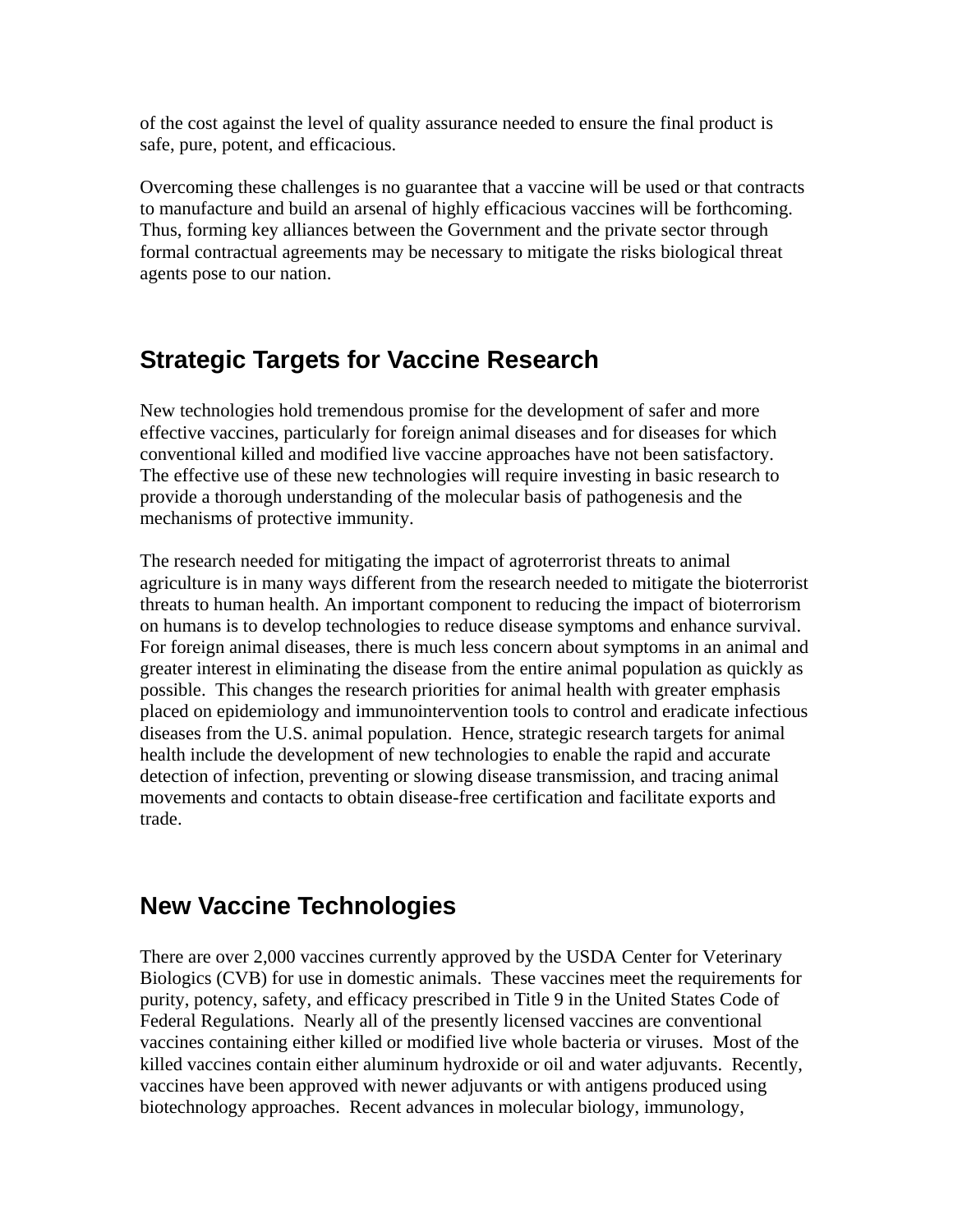microbiology, genetics, and understanding microbial pathogenesis have lead to the development of a wide variety of new approaches for developing safer and more effective vaccines.

The newer vaccine technologies that do not use the intact infectious agent provide the opportunity to safely manufacture vaccines for foreign animal diseases without the concern of accidental release of the infectious organism from the manufacturing facility. These new technologies include novel vaccine design such as subunit vaccines, gene deleted vaccines, live vectored vaccines, DNA mediated vaccines (sometimes coupled with subunit or killed conventional vaccines for boosting primed vaccinates), transgenic plants and plant viruses expressing immunizing antigens; novel adjuvants that target specific immune responses important for eliciting protection against specific types of pathogenesis; and slow or pulse release of antigens.

The goals for new and next generation vaccines are to have improved efficacy, improved safety, and/or increased safety or efficiency of production and therefore reduced risks or costs. Aspects of vaccine efficacy which are targeted for improvement include: induction of cell-mediated immunity, induction of protection of mucosal surfaces, ability to overcome maternal antibody interference, increased protection to heterologous challenge, ability to protect immunosuppressed, immunocompromised, or pregnant animals, rapid induction of immunity, and prolonged duration of immunity. Aspects of vaccine safety that researchers are striving to improve include: deletion of immunosuppressive or inflammatory vaccine components, alternative routes of administration that do not require intramuscular or subcutaneous injection, safety in immunocompromised animals, reduction in adverse side effects, reduction of the number of doses required and improved safety during the manufacturing process. The biotechnological approaches to developing vaccines will also allow the development of marker vaccines to differentiate vaccinated from infected animals and improving delivery systems.

### **Biotherapeutics to Reduce Disease Transmission**

Biotherapeutic approaches to reducing disease transmission include the use of antivirals, antiparasiticides, antibacterials, and immunomodulators. Many effective antibacterials and antiparasiticides already exist. Development of new antiviral and immunomodulator drugs is an active area of basic research. These types of compounds hold promise for reducing the time it takes to induce protective immunity and reducing the transmission of infectious agents and clinical signs. There are inherent problems with using these approaches to control foreign animal disease outbreaks. The compounds typically have a short duration of action so that they must be administered frequently to maintain resistance to disease. They often have side effects and they must pass an exhaustive and expensive regulatory approval process for use in food producing animals. An advantage of the use of these types of compounds as compared to vaccines for the control of a foreign animal disease outbreak is that they are less likely to interfere with diagnostic testing and they do not compromise a country's disease free status with the OIE.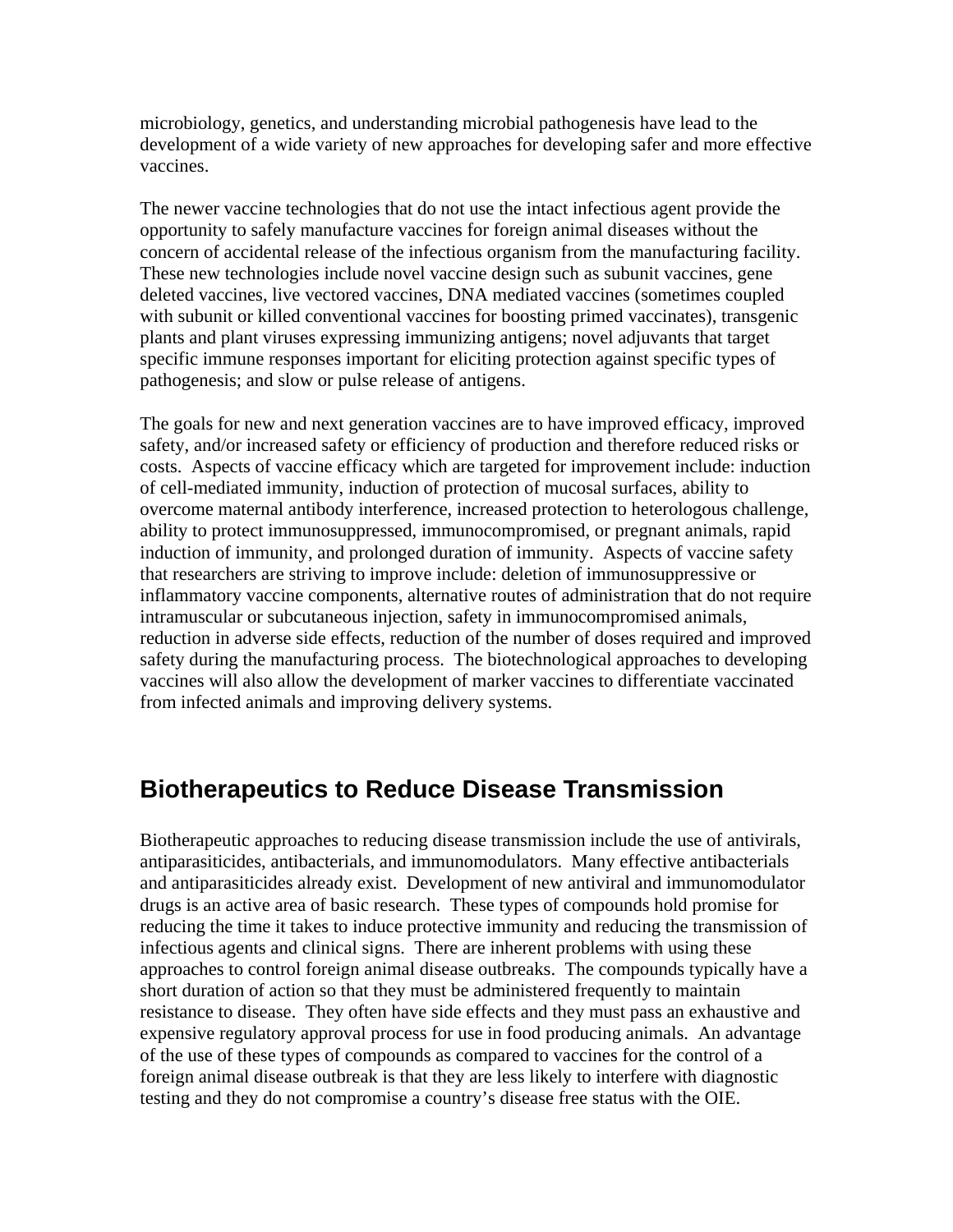Development of safe and effective antiviral and immunomodulator compounds that would be useful to help control a foreign animal disease outbreak would likely require extensive investment in basic research over a period of many years.

### **Investments in Animal Pathogen Research**

One challenge for developing vaccines and biotherapeutics against foreign and emerging diseases is that relatively few scientists in the U.S. are working in this area of research. There are few opportunities for veterinarians to pursue careers in research and postdoctoral positions in animal pathogen research in Government laboratories and universities are lacking. Investing in our infrastructure will also be critical as there is limited veterinary medical high containment laboratory and animal facilities in the U.S. With limited resources, strategic collaborations between Government laboratories, universities, and the private sector is a necessity in animal pathogen research. The estimated FY 2004 budget and FY 2005 requested increases by the pertinent Government agencies conducting research on infectious diseases are provided in Appendix 6.

# **Recommended Control Strategies and Research Needs**

The following provides an assessment of the research needed to increase our arsenal of intervention tools to effectively control and eradicate outbreaks of the biological threat agents selected for this report. Appendix 7 ranks each agent according to their potential threat on the nation, summarizes the research needs by agent, and prioritizes the research into low, medium, and high categories.

# **Foot-and-Mouth Disease Virus**

### **Description**

Foot-and-Mouth Disease virus (FMDV) belongs to the family Picornaviridae. The Picornaviridae are sometimes referred to as the disease virus group. Picornaviruses are among the most diverse (more than 200 serotypes) and oldest-known viruses. FMDV was one of the first viruses to be recognized.

The virions are not enveloped and contain a single strand of positive-sense RNA of coding for the 4 structural proteins (genes 1A-1D), and the eight non-structural proteins (genes L, 2A-C and 3A-D). FMDV are classified according to their genome organization. There are 7 serotypes (Types A; C; O; SAT-1, SAT-2, SAT-3; Asia-1).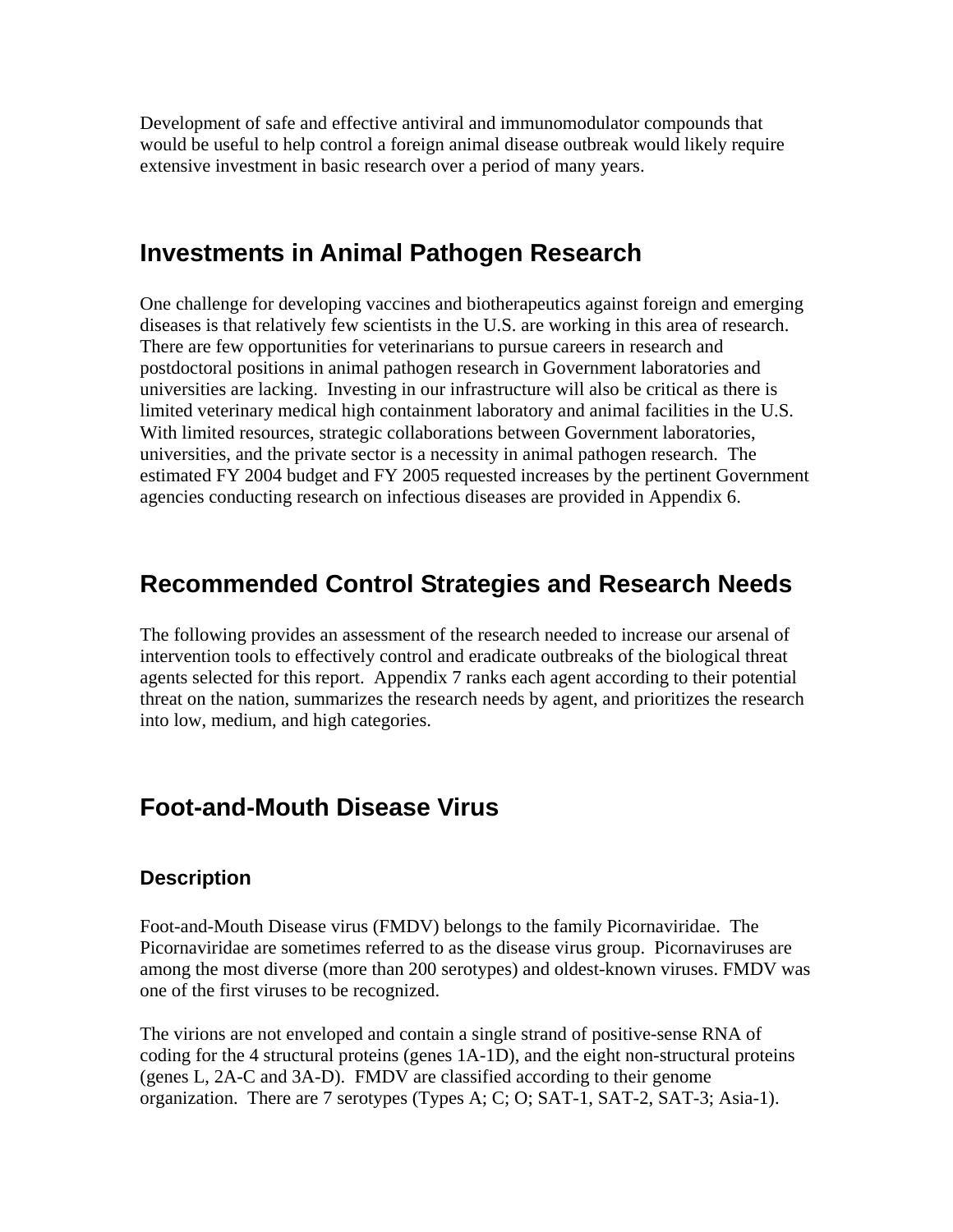The antigenicity of FMDV involves continuous and discontinuous neutralizing epitopes on one or more of the exposed parts of the capsid proteins, particularly VP1. There is no cross immunity between serotypes. There are more than 60 subtypes; some of them are strongly divergent.

### **Disease Transmission**

FMDV is one of the most contagious animal diseases. Cattle are the most susceptible of the domesticated species to FMDV; as little as 10 tissue culture infectious doses are required to establish infection by inhalation. Cattle are therefore the principal indicators of the disease. Pigs are important amplifiers because their capacity to excrete large quantities of virus. Sheep are maintenance hosts since they display very mild symptoms.

FMDV infection of susceptible animals in the field occurs primarily through the upper respiratory tract by inhalation of airborne virus from an infected animal. Aerosol transmission usually occurs with animals in close proximity. However, there is circumstantial evidence that animals may be infected from several yards to many miles downwind from a source of infection. Reports of field outbreaks indicate that convalescent cattle may transmit the disease when introduced into an FMD-free herd. The role of carrier animals in the transmission has never been demonstrated experimentally in cattle and sheep. Indirect transmission is important because the virus can retain infectivity for a considerable time in the environment. The animals may get their initial throat infection of FMDV by ingesting contaminated forage, grain, animal products or water, or by licking contaminated objects. The virus is inactivated in the meat of carcasses that undergo the normal post-slaughter acidification processes, but it persists for a very long time in frozen or chilled lymph nodes, bone marrow and residual blood clots. It also retains infectivity in uncooked, salted and cured meats, and unpasteurized dairy products.

### **Vaccination**

The endorsement by the European Union in the last decade of a non-vaccination policy to control FMDV outbreaks led to a decrease or elimination of vaccination in many countries. The rationale for this policy was based on epidemiological assessments that suggested that vaccination would not have stopped the spread of recent epidemics any faster than "stamping out" or depopulation strategies; and the prohibitive cost associated with the additional waiting period imposed on countries that vaccinate before they can attain OIE infection-free status and are allowed to export animals and their products. Although non-vaccination policies are meant to protect food animal production on a global scale, the cost to individual countries can be significant. In the case of developing countries, where food animals represent a major segment of the economy, depopulation is not a realistic option. In the industrial world, it has become increasingly clear that the economic impact of non-vaccination policies is not equitable and affects individual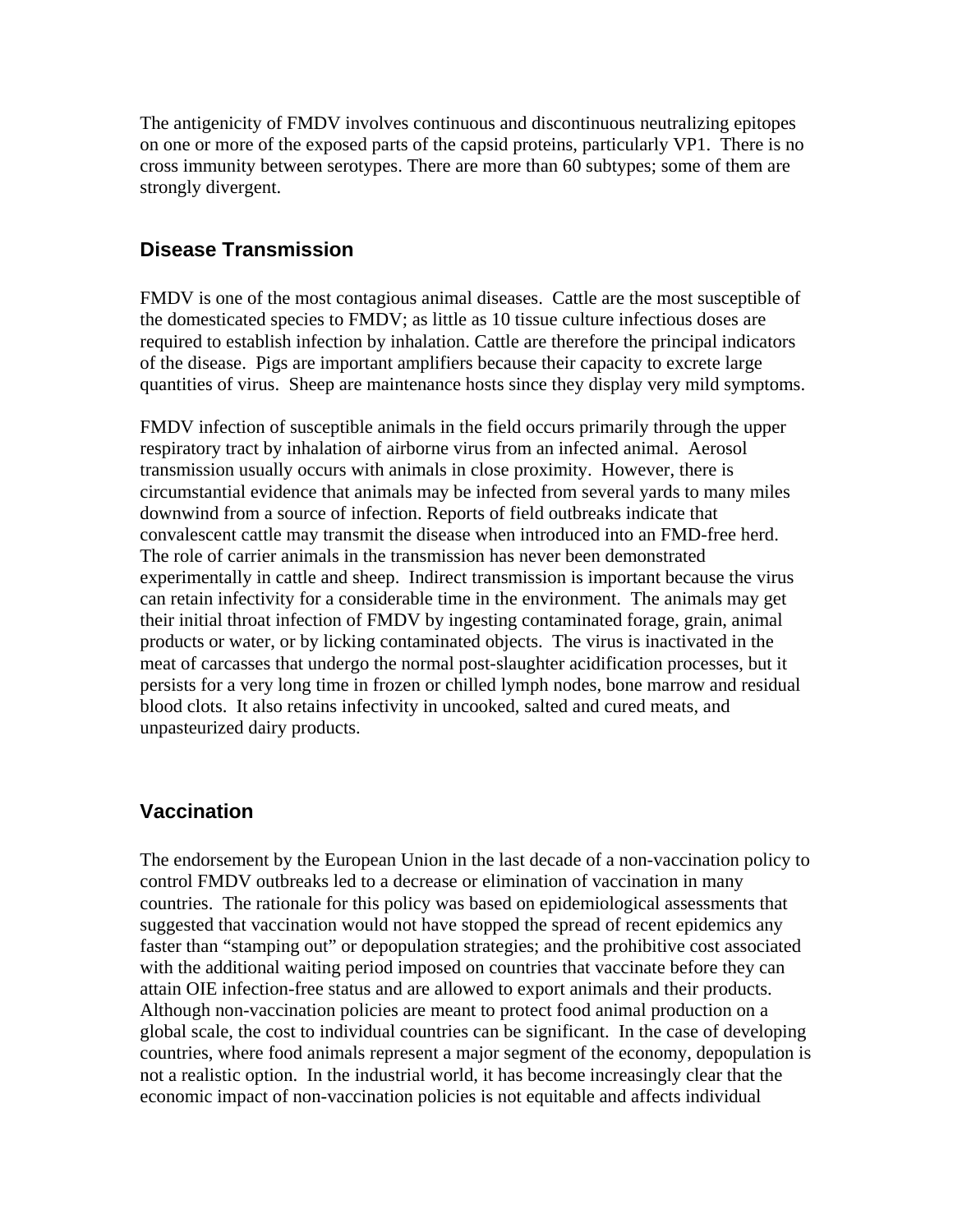countries disproportionately and is far more costly than previously thought. For example, the cost of the FMDV outbreak in the United Kingdom (UK) in 2001 was estimated to be 9.2 billion USD. Industrial nations are also recognizing the hidden costs of nonvaccination policies with the slaughter of an estimated 6.24 million animals in the UK in 2001, resulting in the loss of bio-diversity and native livestock populations. The cost of eradicating FMDV from the U.S. in the event of an outbreak using a non-vaccination strategy can easily be estimated to be a 100-fold higher than the UK, considering that the U.S. has a 100 million head of cattle, a rich population of wild-life, and exotic animals in parks and zoos throughout the country.

The OIE has recently endorsed vaccination as a control measure during an outbreak and has shortened the time required to obtain disease free status if vaccination is used in a control strategy. This official endorsement stemmed both from the 'lessons learned' from the UK outbreak and the recent introduction of serologic tests that differentiate vaccinates from infected animals.

FMDV vaccines are the leading veterinary biological product sold worldwide with 284 million USD in sales in 2000. There are several FMD vaccines available, reflecting the need to provide protection against all serotypes. FMD vaccines are presently available from major animal health pharmaceutical companies. All vaccines are derived from viruses grown in tissue culture, chemically inactivated, and adjuvanted. The adjuvant for ruminants is commonly aluminum hydroxide with or without saponin, whereas pig vaccines require oil adjuvants. The vaccines are usually marketed as monovalent vaccines (e.g., type A or type O) but it is important to know the subtype or strain of virus used in the vaccine (e.g., Type O, PanAsia strain). This allows decisions to be made to match the most appropriate vaccine to the strain responsible for an outbreak. In countries where more than one serotype circulates, multivalent vaccines are used. There is some variation in the duration of immunity provided by the different commercial vaccines. The vaccine regimen for FMD vaccines requires two-doses one-month apart, followed by booster doses every 6 months. New diagnostic tests have recently been developed based on the absence of specific non-structural proteins in the inactivated vaccines that should allow the differentiation of infected and vaccinated animals.

#### **Limitations of Current FMDV Vaccines**

Limitations of the current vaccine(s) include the injection route of administration, a multiple dose regimen, and the inability throughout much of the world to differentiate between vaccinated animals and those infected with the disease. Currently, vaccination of healthy animals is possible but immunity is virus type-specific, there is no crossprotection, and it is short-lived. Current vaccines only provide six month's protection at best. There is also the danger that vaccinated animals, although protected against developing the disease, may become carriers if exposed to new infections of the virus. Critical factors for future FMD vaccines are broad serotype coverage, prolonged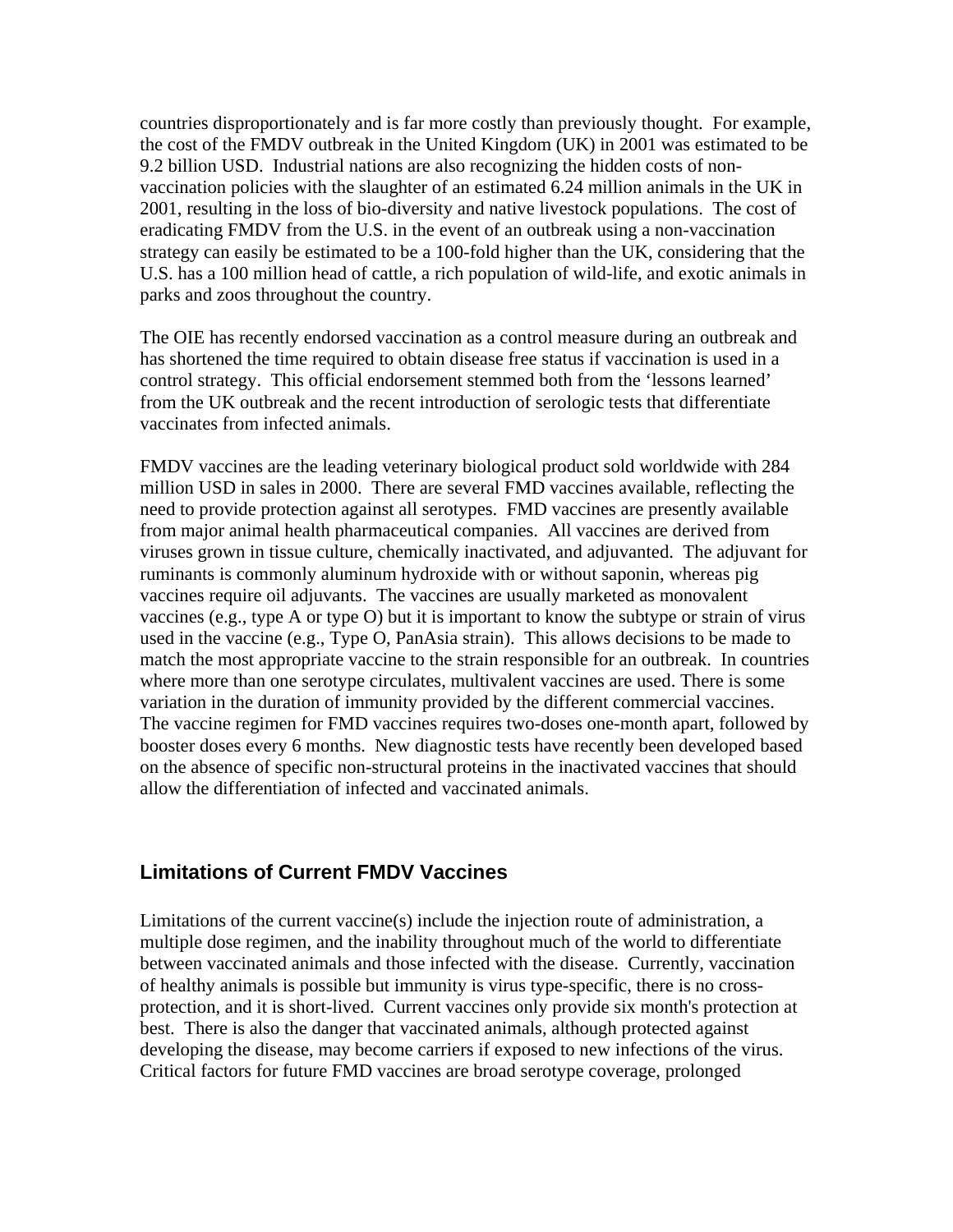immunity with a single injection, a marker vaccine, and rapid availability of many doses in the face of an outbreak.

#### **Vaccines in a Control Strategy**

Because FMD is one of the most infectious diseases known to man and the U.S. has millions of susceptible animals, an extensive emergency vaccination program in our FMD control and eradication strategy must be considered. In that scenario, emergency vaccination (ring vaccination) of all susceptible contact farm animals (cattle, pigs, sheep, goats) should be implemented immediately upon recognition of an outbreak. Sufficient doses of vaccine should be available to rapidly create a "buffer" region around the infected zones. At least 80 percent of the susceptible animals must be vaccinated. Using current vacccines, two doses of vaccine must be administered within the first month, followed by additional doses at 6 months and 1 year. The U.S. could allow vaccination of special breeds and FMD susceptible animals in wildlife reserves and zoos, provided that strict movement controls on these animals can be maintained. Because the current vaccines provide no cross-protection against the different serotypes (and potentially some of the divergent genotypes), the U.S. should continually evaluate the types and amounts of available vaccines in the North American Vaccine Bank.

#### **Research Needs**

- Define efficacy of current vaccines to be used as emergency vaccines to control FMD outbreaks.
- Increase efficacy of current vaccines with new adjuvant systems for use as emergency vaccine.
- Determine the virus-host interactions that are critical for disease development and spread (including the host's receptor molecules that the virus uses to initiate its attack on susceptible cells), and attempt to use this information to develop novel control methods.
- Identify new vaccine formulations or biotherapeutics to decrease the time to onset of immunity.
- Conduct research to develop vaccines designed to prolong duration of immunity to a minimum of 1 year.
- Identify conserved genetic and proteomic elements across the 7-serotypes of FMDV that are potential target for cross-protective immunity.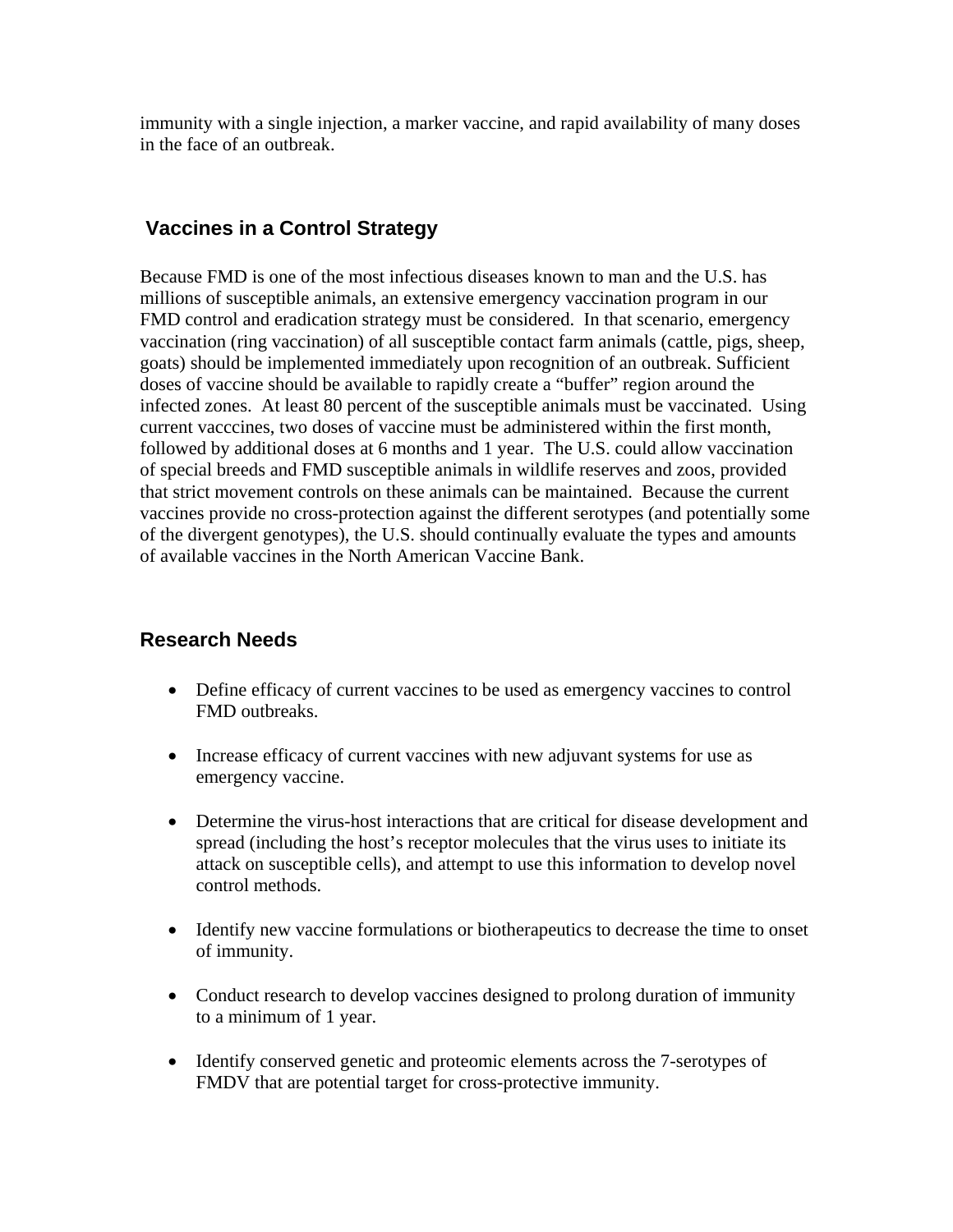- Identify relevant T cell epitopes to modulate T cell immune responses.
- Identify new product delivery systems to increase the stability of the vaccine virus leading to cost effective FMDV vaccination programs.
- Develop single-dose vaccines that can be easily administered on a mass scale.
- Develop marker vaccines that can be manufactured without the need of infectious virus seeds and allow differential diagnosis of infected and vaccinated animals.
- Develop effective antivirals that can prevent infection, decrease susceptibility to infection, and decrease viral shedding.
- Develop companion diagnostics to marker vaccine.
- Identify mechanisms to induce broad protective immune responses.

# **Avian Influenza Virus (Highly Pathogenic)**

### **Description**

Influenzavirus A virus of the family Orthomyxoviridae causes avian influenza (AI). The virion is enveloped and contains 7 segments of linear negative-sense single stranded RNA. AI viruses are subtyped into 15 hemagglutinin subtypes (H1-15) and 9 neuraminidase subtypes (N1-9). Low pathogenicity (LP) AI viruses can be any combination of the 15H and 9N subtypes, while highly pathogenicity (HP) AI viruses are only H5 or H7 subtypes but can be any of the 9 N subtypes (i.e. H7N7, H7N1, H5N2, H5N1, etc.).

HPAI impacts international trade by inhibiting exports from an infected country. With some countries, H5 and H7 LPAI will also inhibit trade. Some H5 and H7 LPAI strains have shown the ability to mutate and become HPAI viruses.

AI is a potential zoonotic agent and on rare occasion causes disease in humans. A 57 year-old veterinarian who recently visited a poultry farm in the Netherlands affected by the (H7N7) strain died of acute respiratory distress syndrome. AI does not spread efficiently from humans to humans.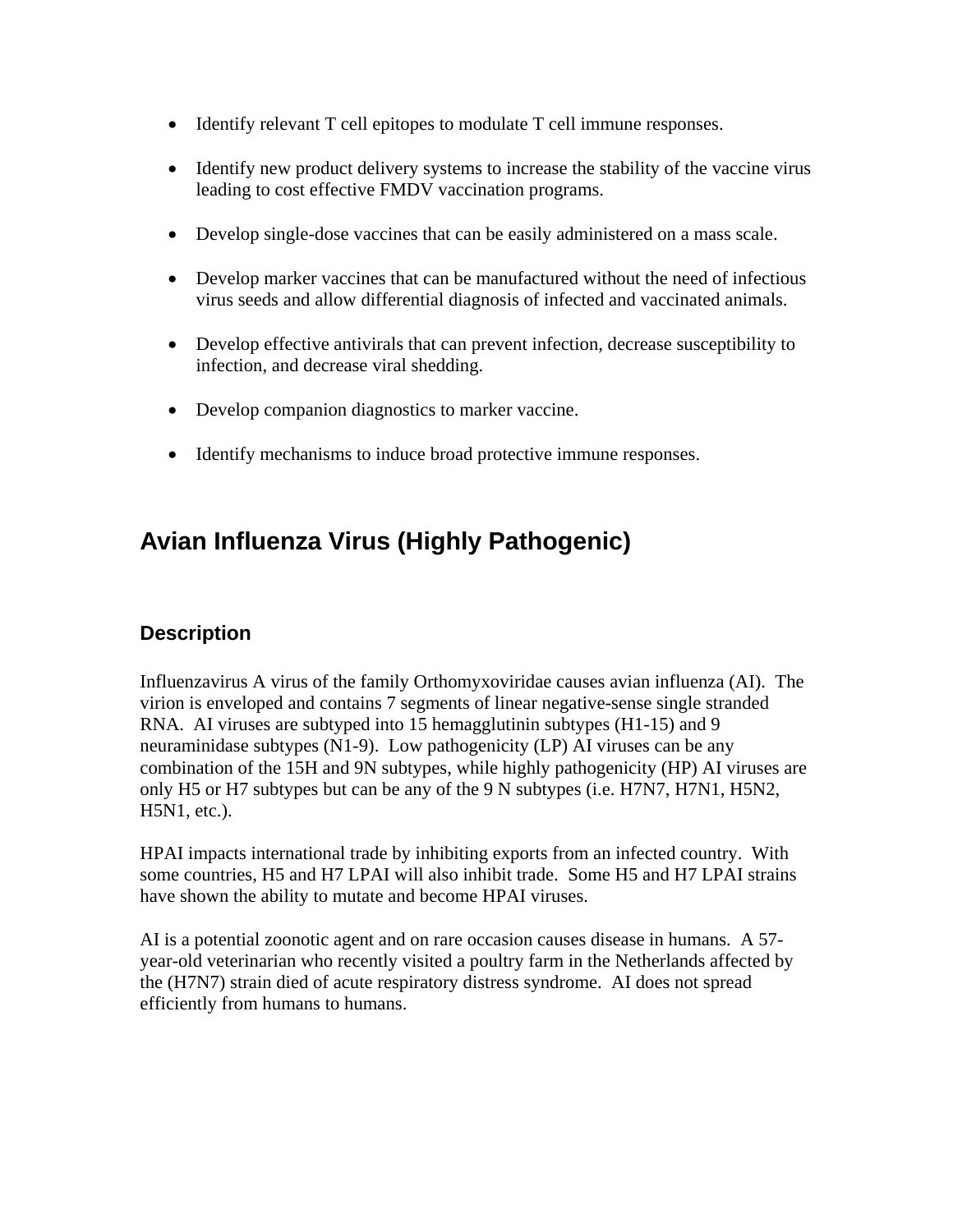### **Disease Transmission**

Feces from infected birds are the most important source of AI virus. Shedding occurs 7- 14 days post infection and may continue for up to 4-weeks.

Wild birds, especially ducks and shorebirds, are reservoirs of LPAI viruses. The latter can have up to a 60% infection rate. AI viruses from wild birds can spill over into domestic poultry, especially those raised outdoors. Among domestic poultry species, turkeys are more commonly infected than are chickens. In recent years, H7N2 LPAI has been a problem in the live poultry markets of the Northeastern U.S. On several occasions, AI has been transmitted to commercial poultry from these live poultry markets.

Sporadic outbreaks of LPAI occur in the U.S. in commercial poultry flocks on an annual or semi-annual basis. These are dealt with on a State-by-State basis usually through biosecurity enhancements, controlled marketing of the flocks and in the case of turkeys, some use of inactivated vaccines. Our last HPAI outbreak was in Pennsylvania-Maryland-Virginia during 1983 - 84. Depopulation was used to eradicate the disease.

### **Vaccination**

Vaccination against AI is not routine in domestic poultry since AI is not endemic in the U.S. There is no economic advantage to national AI vaccination because complete protection from AI using current technology would require 15 different vaccines, one for each hemagglutinin subtype.

Current AI vaccines prevent disease and death. They also increase resistance to infection and reduce replication and shedding of the field viruses. They do not completely eliminate asymptomatic virus replication in the respiratory and/or gastrointestinal tracts. Because of potential re-assortment of AI viral genes, live whole AI virus vaccines are not used.

Currently, USDA has conditional licenses for inactivated AI vaccines for most of the 15 hemagglutinin subtypes. Full-licensure has been granted for a fowl pox recombinant containing the H5 gene from AI and an inactivated H5N2 whole AI virus vaccine. Conditional licensure is available for an inactivated H7N2 whole AI vaccine. Use of H5 and H7 AI vaccine is controlled by USDA, requiring an emergency need and USDA approval before field application.

In the U.S., the most frequent AI vaccination has been in turkey breeders raised in areas with significant swine populations infected with H1N1 or H1N2 influenza. In 2001, 2.8 million doses of inactivated H1 vaccine were used in turkey breeders in the U.S. to prevent devastating drops in egg production, while only 677,000 doses of H6N2 inactivated vaccine were used in egg laying chickens in California.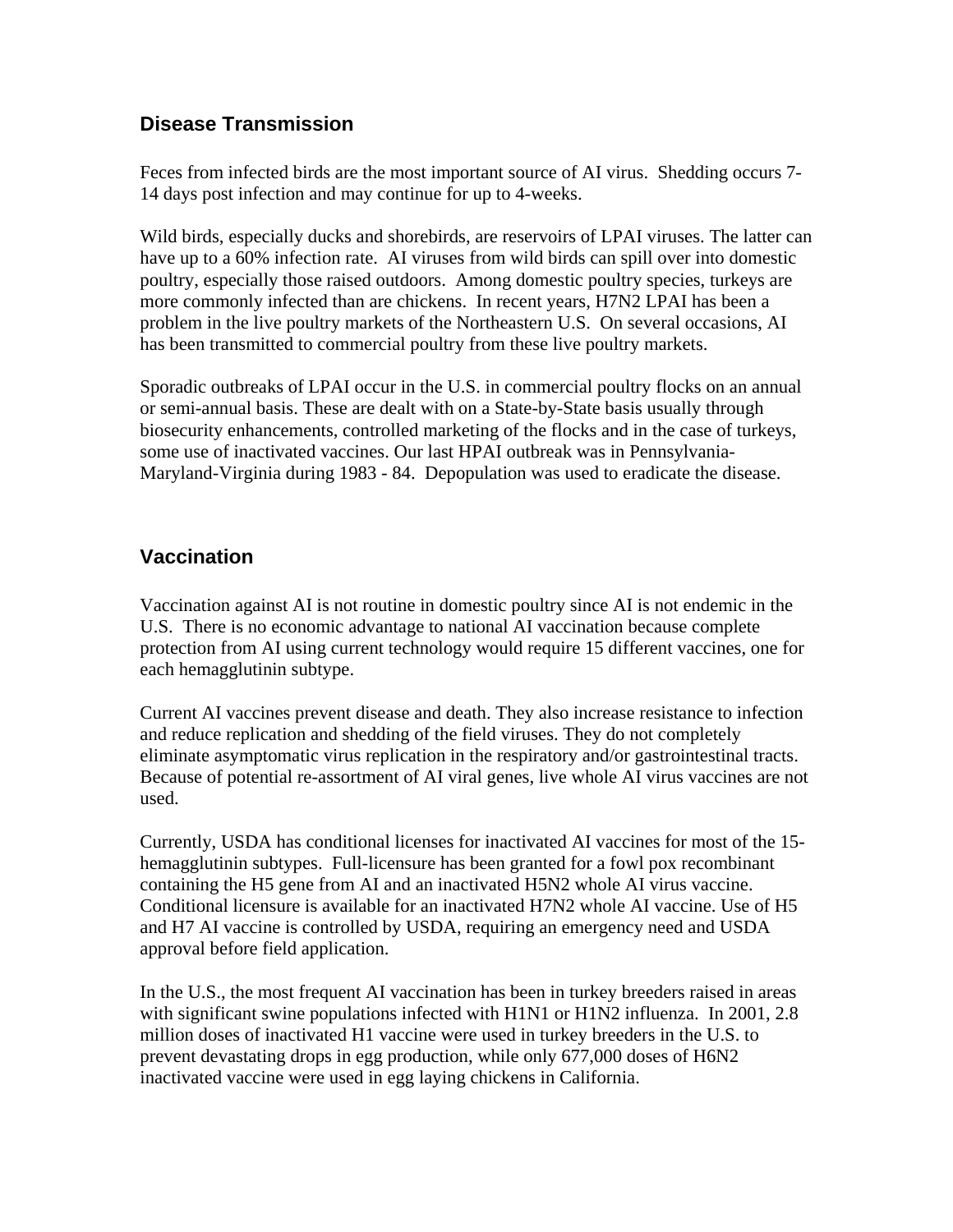### **Limitations of Current AI Vaccines**

- Current vaccines do not cross-protect against the different hemagglutinin subtypes.
- Vaccines must be produced on demand and in large quantities with the correct hemagglutinin subtypes.
- Vaccination complicates trade in poultry and poultry products with some countries refusing imports of such products from countries with AI vaccination.
- Differentiation of vaccinated from field exposed poultry is not currently possible using inactivated AI vaccines since all vaccinated and field exposed birds are positive for anti-AI antibodies on the agar gel precipitation (AGP) or specific hemagglutinin inhibition (HI) tests.
- Fowlpox-AI-H5 recombinant vaccine is ineffective in poultry previously exposed to or vaccinated with fowl pox vaccines. This is common in most egg laying chickens and chicken and turkey breeders.
- All current AI vaccines require injection of individual birds, which is expensive.

### **Vaccines in a Control Strategy**

Because HPAI is a highly infectious disease with zoonotic potential, an emergency vaccination program for the control and eradication of HPAI should be considered. A critical factor is mass vaccine administration as the delivery to individual birds is expensive and inefficient. To be most effective, a strategy based on "differentiating infected from vaccinated animals" (DIVA) should be implemented by formulating vaccines with the correct hemagglutinin (H5 or H7) but a different neuraminidase subtype than the AI implicated in the outbreak.

#### **Research Needs**

- Establish efficacy profile of current vaccines (OOI, DOI, effect on shed/spread).
- Develop vaccines and companion serological diagnostic tests that will allow differentiation of vaccinated from field-exposed birds.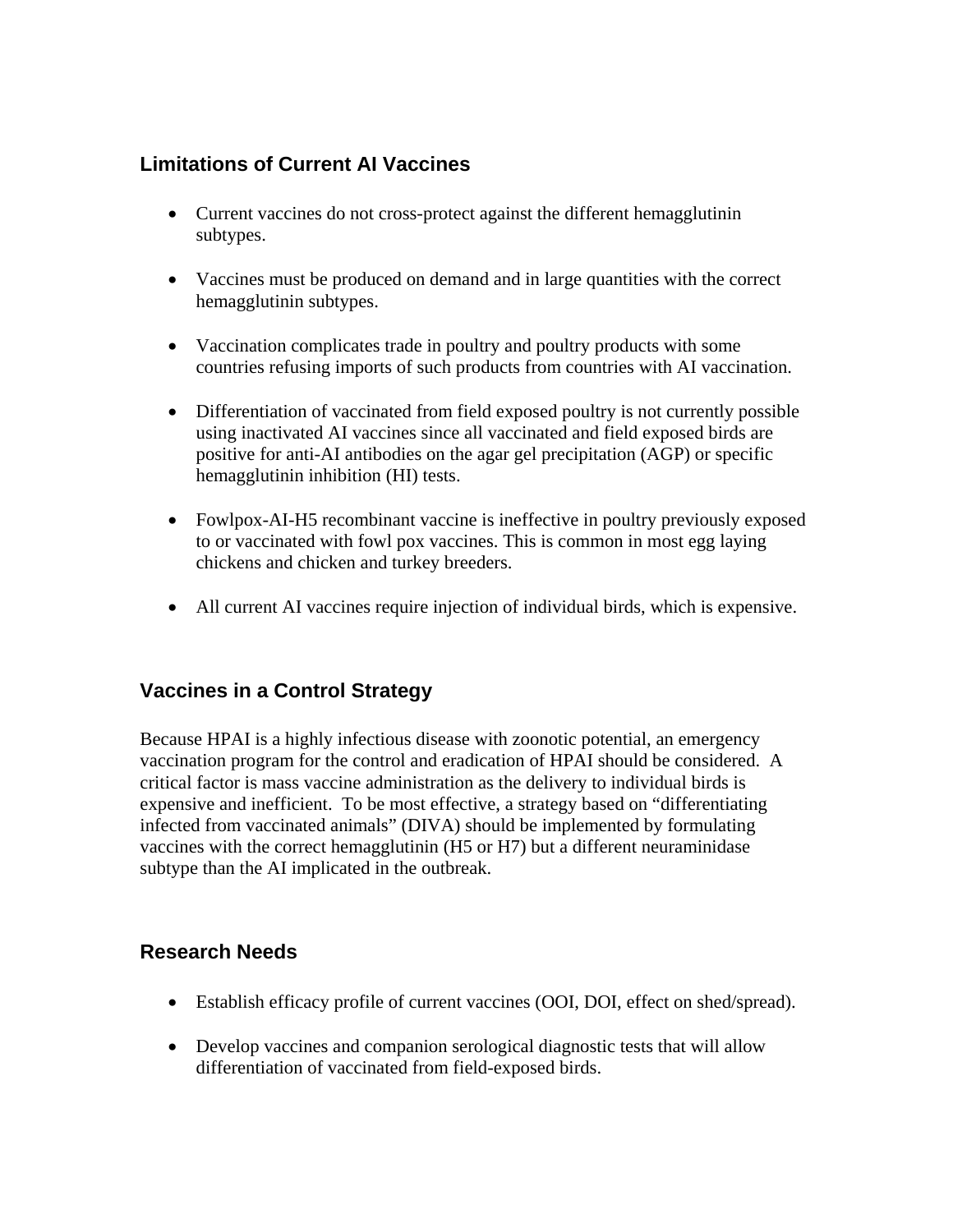- Develop AI vaccines that will allow mass immunization via feed, water or aerosol sprayers thus eliminating individual injection.
- Develop AI vaccines that will cross protect against the different subtypes, ensuring the availability of ready vaccines in disease outbreaks.
- Develop ELISA-based serological tests that can be automated and provide predictability of flock immunity from AI vaccines.
- Develop vaccine challenge models that will predict efficacy of new vaccines against both LP and HP AI viruses.
- Improve sensitivity of real time RT-PCR procedures for detection of AI infections in poultry flocks and differentiate hemagglutinin and neuraminidase subtype in less than 8 hours.
- Develop a rapid "pen-side" screening test for detection of AI virus in birds based on conserved AI internal proteins and allow simultaneous identification of H and N subtypes.
- Develop improved models to predict which LPAI viruses can become HPAI viruses.
- Fund international effort to collect and sequence AI viruses with specialized bioinformatics technologies.
- Develop a global AI molecular epidemiological map based on wild bird and poultry AI viruses.

# **Exotic Newcastle Disease (END) Virus**

### **Description**

Exotic Newcastle disease (END) is a contagious and fatal viral disease affecting all species of birds. Previously known as velogenic viscerotropic Newcastle disease (VVND), END is one of the most infectious diseases of poultry worldwide. END is so virulent that many birds die without showing any clinical signs. A death rate of almost 100 percent can occur in unvaccinated poultry flocks.

END virus is a member of the genus Rubulavirus in the family Paramyxoviridae. The virions are enveloped and contain a single linear strand of mostly negative-sense RNA.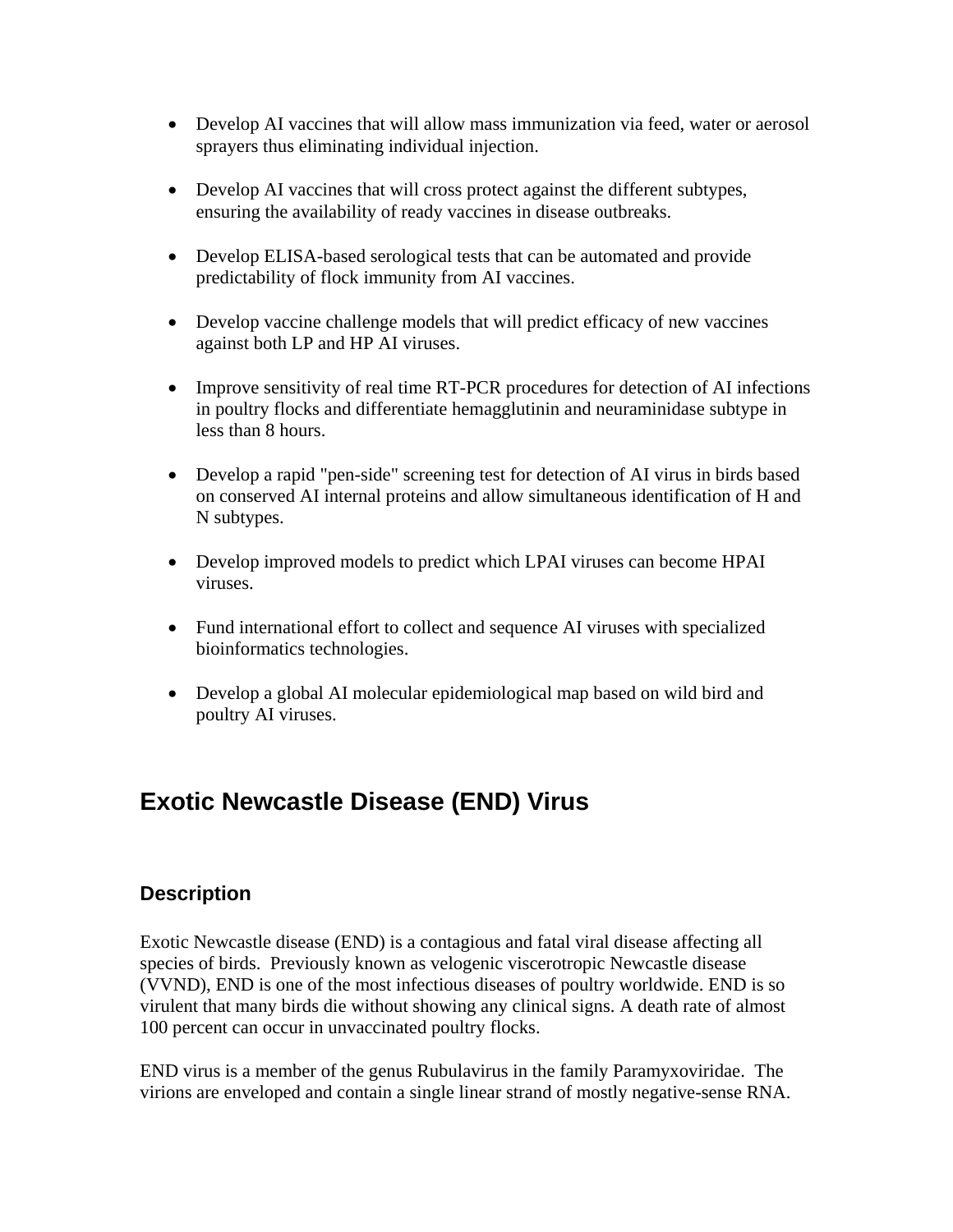Only minor antigenic variations, differentiated with monoclonal antibodies, have been found among Newcastle disease virus (NDV) isolates recovered from the first reports of ND in 1926 when compared to the most recent isolates like those from the 2002-2003 outbreak in the U.S. However, the majority of antigens are shared among all NDV strains, which are recognized as a single serotype referred to as avian paramyxovirus type-1 (APMV-1). All APMV-1 isolates will cross-protect against challenge with any other APMV-1 isolate.

APMV-1 is classified into three major pathotypes: lentogenic, mesogenic and velogenic. Lentogenic viruses produce a mild respiratory disease or subclinical infections, mesogenic viruses produce more severe respiratory disease with mortality only in very young birds, and velogenic viruses produce severe disease with high mortality and neurologic or systemic lesions. Lentogenic viruses can cause significant disease in chickens and turkeys when associated with secondary bacterial pathogens. Lentogenic APMV-1 cause endemic disease in poultry of the U.S., but mesogenic and velogenic APMV-1 are considered exotic. The current (2003) California outbreak is the result of velogenic NDV.

### **Disease Transmission**

END virus can infect a wide variety of bird species. Some species do not show any signs of disease when infected. Parrots and other psittacine birds are of special concern because they can carry END virus and show no clinical signs. Many other birds can become infected with END but have not been associated with the transmission of disease to chickens and turkeys. The most likely source of END is infected chickens and turkeys. Most infected chickens and turkeys eventually die from this disease but there is a period before they succumb when they can easily spread the virus.

The END virus is hardy and can easily survive on the feet, hands, and clothes of humans. In addition, it can survive in the eyes and in nasal passages of people who have been in contact with infected birds.

The END virus is excreted in feces and from the respiratory tract as an aerosol. The virus can easily contaminate feed, water, footwear, clothing, tools, equipment, and the environment. Fertile eggs laid by infected hens can carry virus although they rarely hatch. However, the distribution of hatching eggs from an infected flock can carry the virus to susceptible birds.

#### **Vaccination**

Newcastle disease vaccination is widely practiced in the U.S. with the majority of commercial broiler breeders, layers and turkeys receiving multiple vaccinations during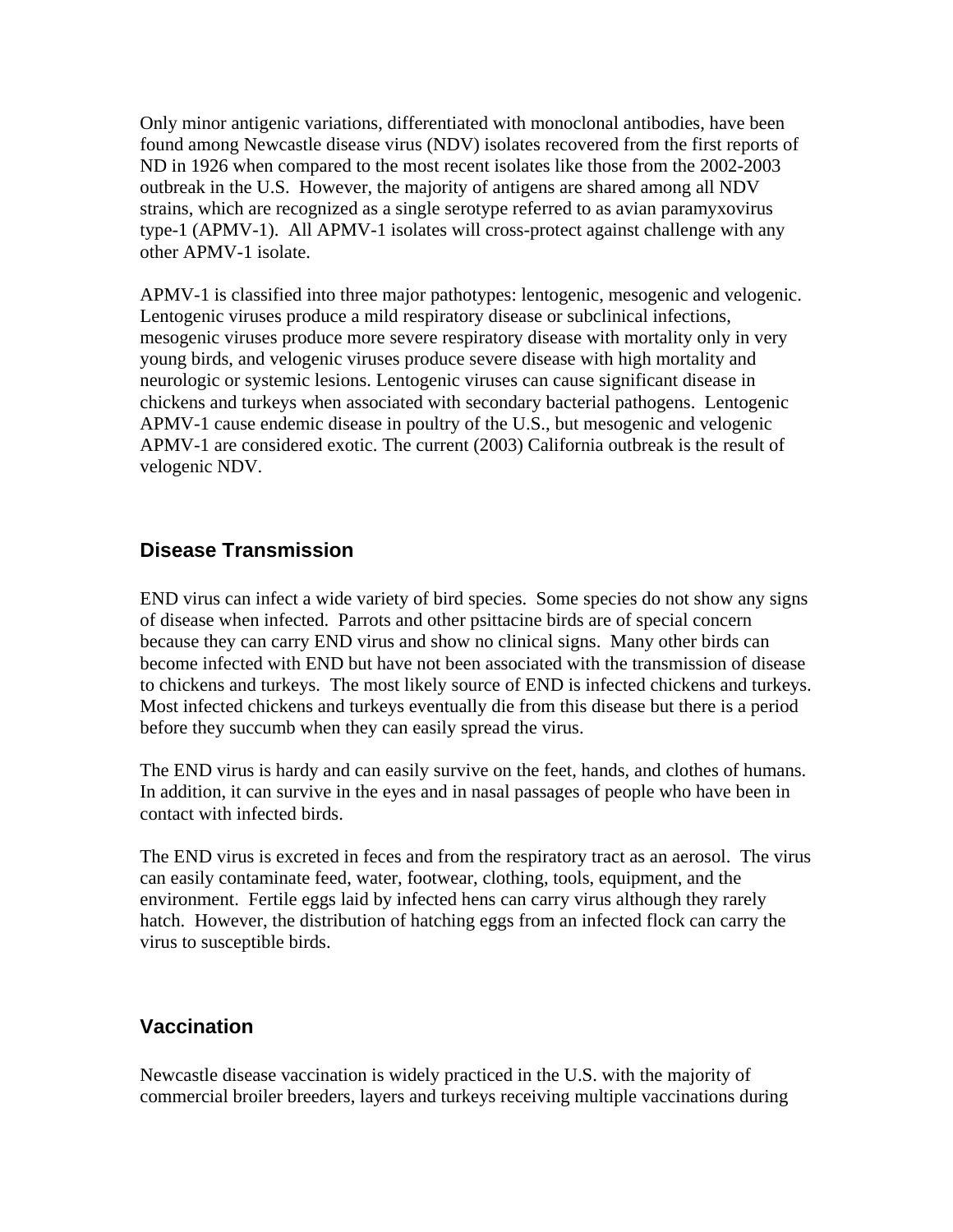their lifetime. The live virus NDV vaccines are abundant and inexpensive. Inactivated virus vaccines are used on a more limited basis for layers, breeders, and some turkeys. Initial vaccination is with a live low virulence lentogenic vaccine followed by either repeated live lentogenic or inactivated vaccine. Broilers receive only the live virus vaccines. Inactivated vaccines licensed for use in pigeons are used widely, particularly in racing pigeons. Vaccines licensed for use in chickens and turkeys are used in emergency with other Galliformes but should not be used in other bird species.

Currently licensed vaccines provide the appropriate antigenic spectrum. Successful field vaccination must also overcome any existing maternal immunity, concurrent infections (some being immunosuppressive), an adequate antigen dose, and mass vaccine delivery failures (individual application is used only with inactivated vaccine). More aggressive vaccination programs with live virus result in "vaccine reactions" or respiratory disease with economic losses in addition to increased vaccine cost.

Currently licensed ND vaccines will induce protection to disease from an exotic END virus challenge.

#### **Limitations of Current ND Vaccines**

Vaccination is practiced to prevent or minimize economic losses from endemic strains of the APMV-1 (lentogenic NDV). Current vaccination programs are not optimized for protection for the more virulent (i.e., exotic) NDV strains. In countries where END is endemic, live vaccines are used at higher dosage and more frequently than their routine use in the U.S. Live vaccines are often applied in combination with inactivated vaccines. These intensive programs to control END increase the cost of vaccination and the more intense vaccination regime causes productivity losses from increased vaccinal reactions.

#### **Vaccines in a Control Strategy**

Because END is one of the most infectious diseases of poultry, is extremely virulent (100 percent mortality in non-vaccinated flocks), and lentogenic NDV viruses are endemic in the U.S., extensive emergency vaccination of commercial flocks should be considered to prevent clinical disease and limit the spread of infection. Since commercial vaccines have not been optimized to provide protection against END, vaccination programs should be developed to maximize the performance of existing vaccines.

#### **Research Needs**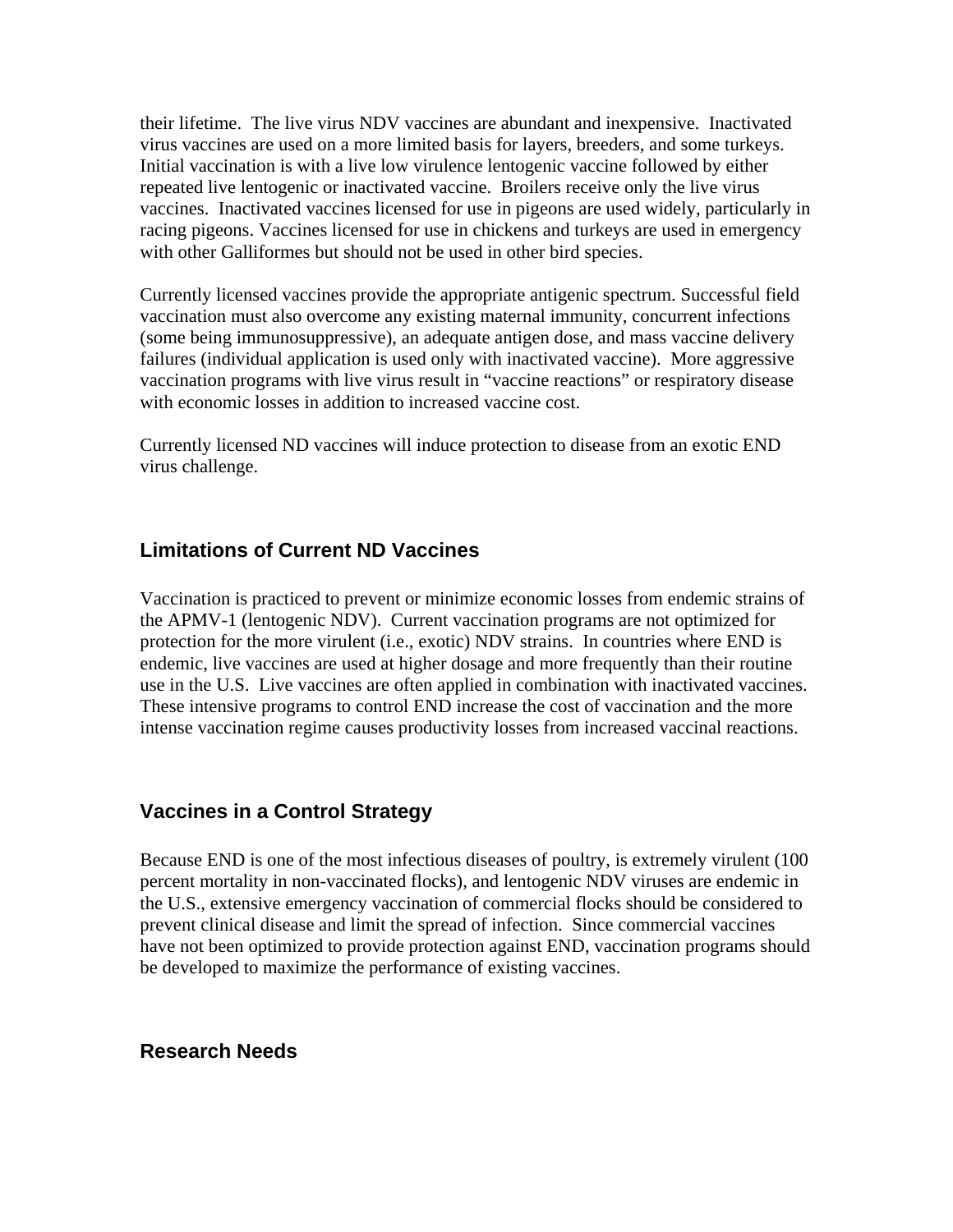- Develop marker vaccines that will allow differentiation of vaccinated poultry from exposed birds.
- Establish a reverse genetics system for development of live marker vaccines that provide a method for gene substitutions and creation of mutations to contribute to ongoing END pathogenesis studies.
- Improve mass application methods to achieve consistent immunization effects.
- Develop vaccine strains that can be inoculated in ovo is a possible approach to mass vaccine application.
- Develop diagnostic tests to differentiate infected from vaccinated birds.

### **Rift Valley Fever Virus**

### **Description**

Rift Valley fever (RVF) is an acute vector-borne zoonotic disease of domestic ruminants in Africa. A member of the genus Phlebovirus in the family Bunyaviridae causes the disease. The virions are enveloped and contain circular single stranded RNA. The disease occurs in climatic conditions favoring the breeding of mosquito vectors. The disease is most severe in sheep, goats and cattle. Microscopically, hepatic necrosis is the most obvious lesion of RVF in both animals and humans. The acute form is most common in young animals where it causes high mortality. Abortion is often the only sign seen in adults. Although older non-pregnant animals are susceptible to infection, they are more resistant to clinical disease. There is considerable variation in the susceptibility of animals to different RVF genotypes. Animal breeds that are exotic to Africa or are from areas where RVF is not endemic tend to be more susceptible.

Humans are susceptible to infection by handling infected material and through transmission by mosquito vectors. Infection of humans by vectors is a striking feature in countries with a relatively small population of animal hosts. In such areas, RVF may be recognized first in humans. RVF has caused serious disease in laboratory workers and must be handled with high level biosecurity.

RVF was first described in 1930 in the Rift Valley of Kenya. The disease has since occurred irregularly in Kenya every 3- to 10-years. Egypt experienced a severe epizootic in 1997 that resulted in huge losses among the domestic animal populations and caused significant human disease. The total morbidity was thought to be in the hundreds of thousands, and the resources of the hospitals in the affected areas were severely strained by the numbers of cases presenting daily. Most cases were thought to arise from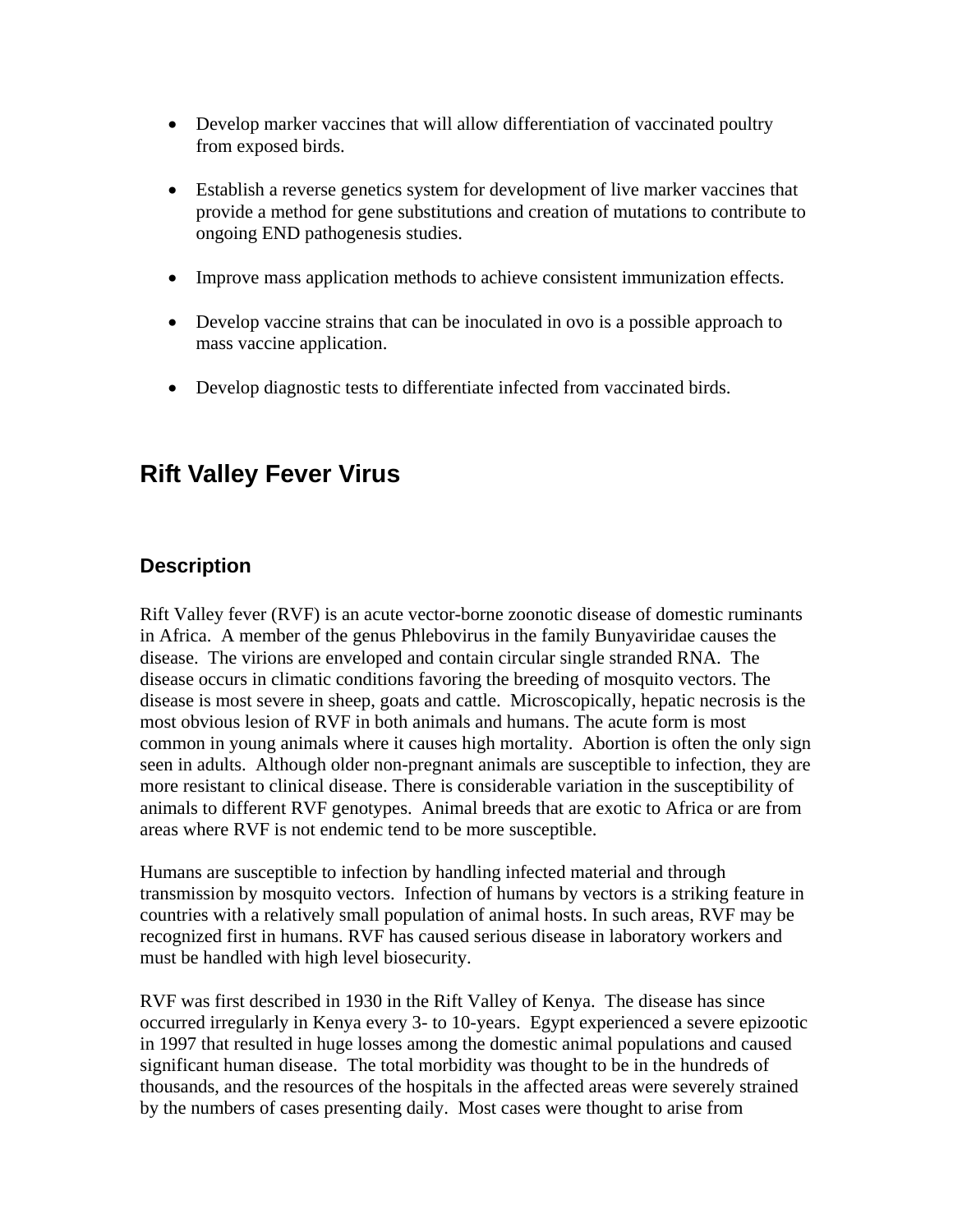mosquito bites, but many of the human cases followed close contact with infected animals, and the aerosol route of infection appeared to be responsible. In September 2000, a RVF outbreak was reported in Saudi Arabia, representing the first Rift Valley fever cases identified outside Africa.

#### **Disease Transmission**

RVF generally occurs during years of unusually heavy rainfall and when localized flooding occur. The excessive rainfall facilitates mosquito eggs to hatch. Aedes mosquitoes acquire the virus from feeding on infected animals, and are capable of transovarial transmission (transmission of the virus from infected female mosquitoes to offspring via eggs), so new generations of infected mosquitoes may hatch from their eggs. This provides a durable mechanism for maintaining the virus in nature, as the eggs of these mosquitoes may survive for periods of up to several years in dry conditions.

Once livestock is infected, a wide variety of mosquito species may act as the vector for transmission of RVF virus and can spread the disease. A different species of mosquito may prove to be the predominant vector in separate regions. In addition, it is possible that other biting insects can transmit RVF virus.

Vaccination of livestock in infected areas is frequently not recommended because needle reuse can transfer the virus from infected animals to naïve animals.

#### **Vaccination**

Both modified live virus and killed vaccines have previously been developed but are inadequate for veterinary or public health use. The first vaccine was attenuated by serial intracerebral inoculation of mice (Smithburn strain) and one dose was effective in providing onset of immunity within 6-7 days and duration of immunity of at least three years. However, when administered to pregnant ewes, the vaccine caused abortion and was pathogenic for man. To overcome the safety problem a cell culture inactivated vaccine was developed but this vaccine requires multiple doses to produce protective immunity and the large amounts of antigen required impacts the cost of production and the number of doses that can be produced.

The U.S. Army Medical Research Institute of Infectious Diseases (USAMRIID) recently developed a mutagen-attenuated vero-cell-propagated vaccine for use in people, described as the 12th MRC-5 mutagenesis passage of ZH-548 strain RVFV (RVF MP-12). This vaccine has been tested in sheep and cattle. The vaccine causes no adverse effect in neonatal lambs, calves, or pregnant sheep or cattle. This vaccine also has the advantage that one inoculation induces rapid immunity, and as few as 10 plaque-forming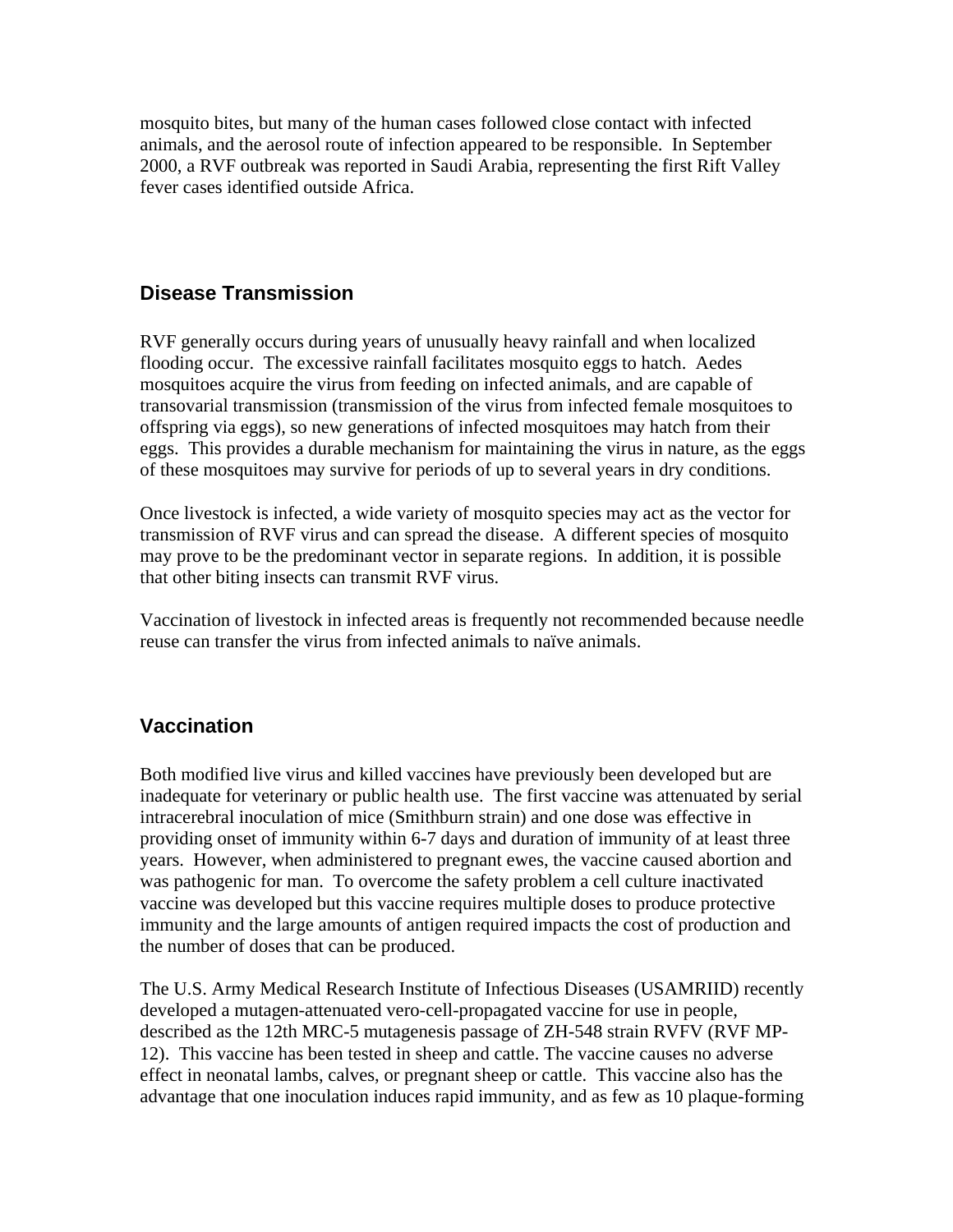units of the virus vaccine induces protection, resulting in high yield vaccine production output. This vaccine is not commercially available.

### **Limitations of Current RVF Vaccines**

Only the modified live Smithburn strain and inactivated vaccines are commercially available. The modified live Smithburn strain vaccine causes abortions preventing extensive vaccination of the target host population. The killed vaccines require multiple doses and efficacy is not optimum. The only source of vaccines is in Egypt and South Africa. Vaccine supply is an issue.

### **Vaccines in a Control Strategy**

Since RVF is a vector-born zoonotic disease with severe public health consequences and domestic livestock can serve as a reservoir and amplify the virus, emergency vaccination of all susceptible animals in "vector-favored" high-risk zones should be implemented immediately in the case of an outbreak. The MP-12 experimental vaccine is the only available vaccine with the correct profile for control and eradication; thus, serious consideration should be given to implementing a full development plan to establish purity, safety, potency, and efficacy, including contracting production and stockpiling sufficient doses to enable an extensive vaccination programs. The execution of a full development plan for a modified-live veterinary vaccine is estimated to be 18-months. Until such plan can be executed, stockpiling inactivated vaccine that is commercially available in Africa may be a consideration. The number of doses to be stockpiled will require an assessment of vaccine efficacy and the expected epidemiological spread if an outbreak were to occur in the U.S.

### **Research Needs**

- Determine efficacy of RVF MP-12 vaccine developed by U.S. Army to protect cattle against RFV challenge.
- Develop rapid diagnostic tools compatible with the standard systems currently in use for look-alike diseases.
- Develop effective methods for widespread vaccination of wildlife.
- Develop test model systems that will allow the rapid detection and response to vector-borne zoonotic diseases such as Rift Valley fever. Geographic Information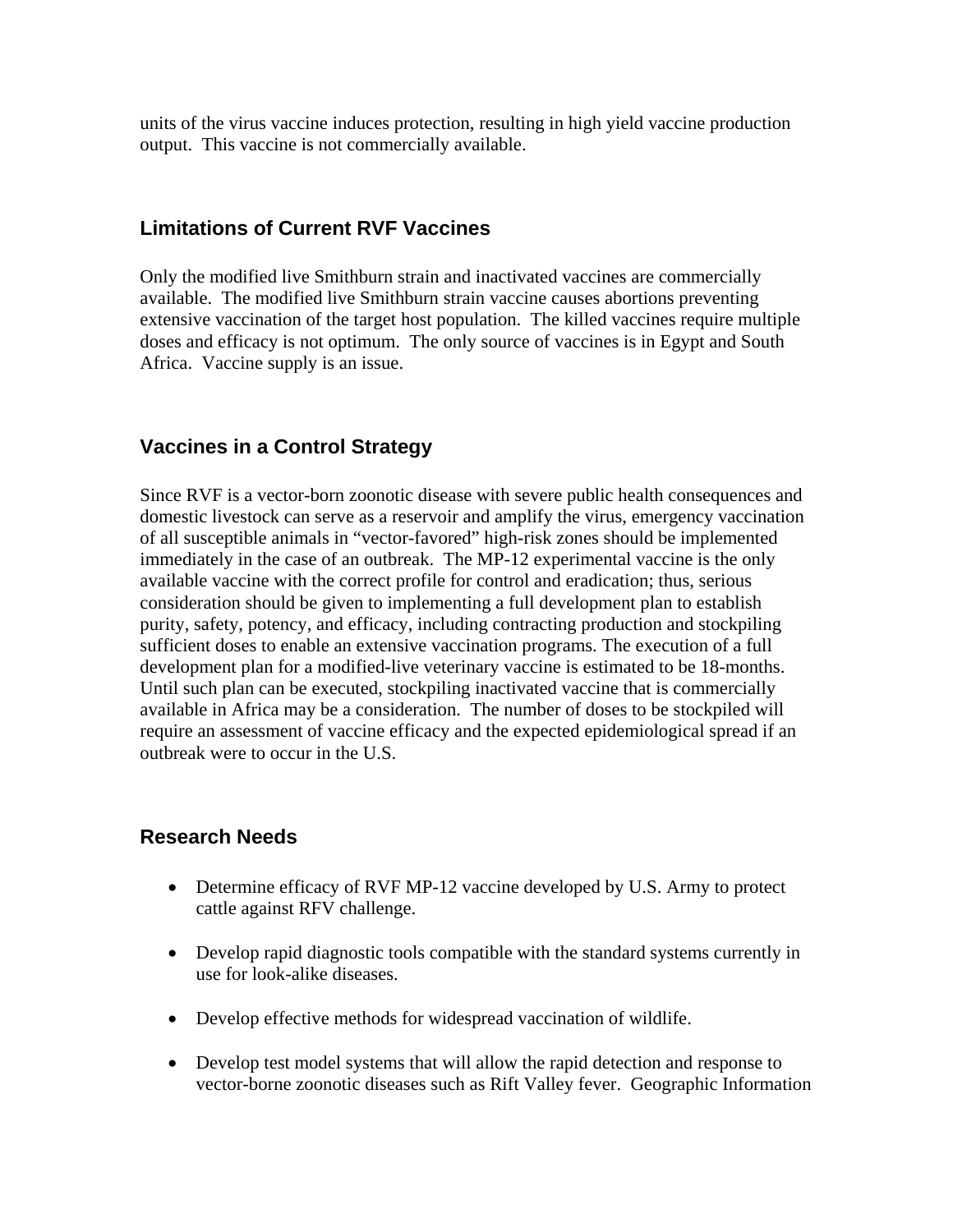Systems (GIS), remote sensing of environmental factors, and methods for rapidly analyzing data will be important components.

- Research molecular characterization of virulence factor, vector competency, host range specificity, and tissue tropism.
- Characterize immune response in susceptible European cattle breeds and characterize protective immunity in African cattle breeds that exhibit disease resistance to RVF.
- Rationally design new vaccines that are marked, safe in all stages of cattle production, prevent colonization of target tissues, and significantly reduce viremia.

### **Nipah and Hendra Viruses**

### **Description**

The Nipah virus was first described during a 1998-1999 epidemic in Malaysia, which resulted in the deaths of 105 persons and the slaughter of approximately 1.1 million pigs. The Nipah virus causes serious and sometimes total encephalitis in humans and respiratory and central nervous system disease in swine and other animals. This virus and the related Hendra virus are paramyxoviruses that are distinct from any of the other established genera of paramyxoviruses and have been proposed to represent members of a new genus (Henipavirus). The Nipah virus is considered by the CDC and NIAID as a category C priority pathogen for biodefense research. Hendra virus, formerly known as equine morbillivirus, was first isolated during an outbreak of a severe respiratory illness that killed 14 horses and 1 human in Hendra, Queensland, Australia in 1994. Antibodies to Hendra virus have been detected in four species of fruit bats (Pteropus sp.) indigenous to Australia. Thus the Pteropus species are currently thought to be the natural host of Hendra virus.

### **Disease Transmission**

Although mortality appears to be low in pigs, the virus can spread readily from pigs to humans and other animals, with serious consequences. Although the initial outbreak in Malaysia seems to be at an end, a reservoir of virus appears to exist in asymptomatic fruit bats. Antibodies to the Nipah virus cross-react with the Hendra virus.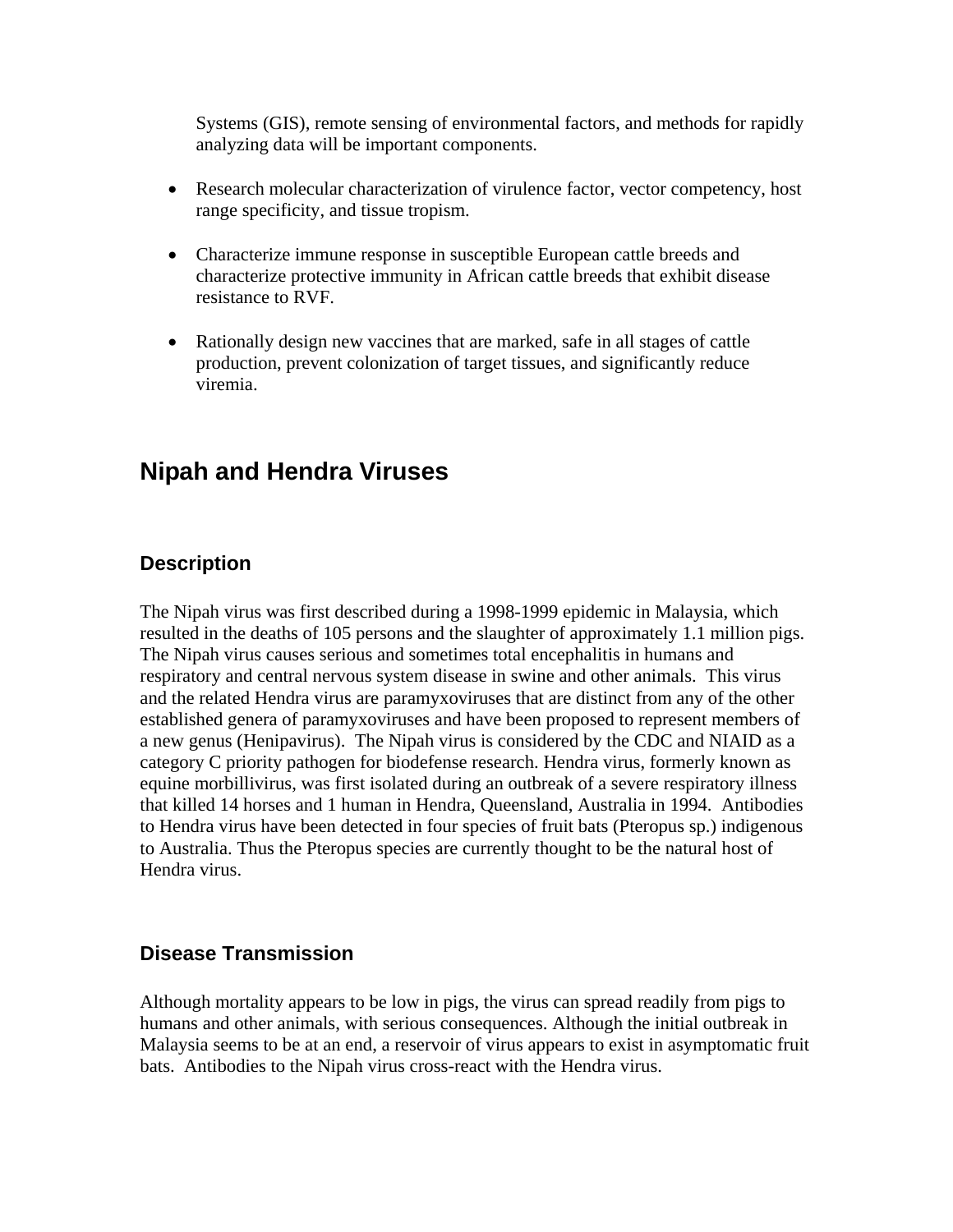Nipah virus infections have been seen in pigs, humans, dogs, and goats. Antibodies to the virus have been reported in dogs, cats, horses, and goats, and virus antigens were found in one case of meningitis in a horse. Sheep may also be affected. The fruit bat, commonly known as the flying fox (Pteropus spp.), is the probable reservoir host and is found in the Indian subcontinent, Southeast Asia, Australia, and some of the Pacific Islands. Nipah or Nipah-like viruses are probably widespread in Southeast Asia.

Most infections in humans are thought to occur after close direct contact with the excretions or secretions from an infected pig. Infections spread readily from infected pigs to other species. Nipah virus does not appear to be spread from human to human.

The Nipah virus outbreak in swine in Malaysia was eliminated through an aggressive slaughter and eradication program. More than one million pigs were destroyed to control the outbreak. This represented about half of the pigs in Malaysia. There is great concern that Nipah virus infection may reappear and perhaps spread to other countries in the region with less well developed infrastructure for detecting and eradicating the disease from swine. There are no vaccines for these diseases.

### **Vaccination**

No vaccines are available for these infectious diseases

### **Research Needs**

- Develop a marker vaccine and a companion diagnostic test that which limit spread of the infection while allowing the detection of infected animals.
- A human vaccine is urgently needed to protect humans who may have contact with pigs during an outbreak and for laboratory workers who may be exposed.
- Better define the native vectors of these viruses.
- Determine the probability of spread in intensively reared livestock (i.e., mode of transmission).

### **Classical Swine Fever**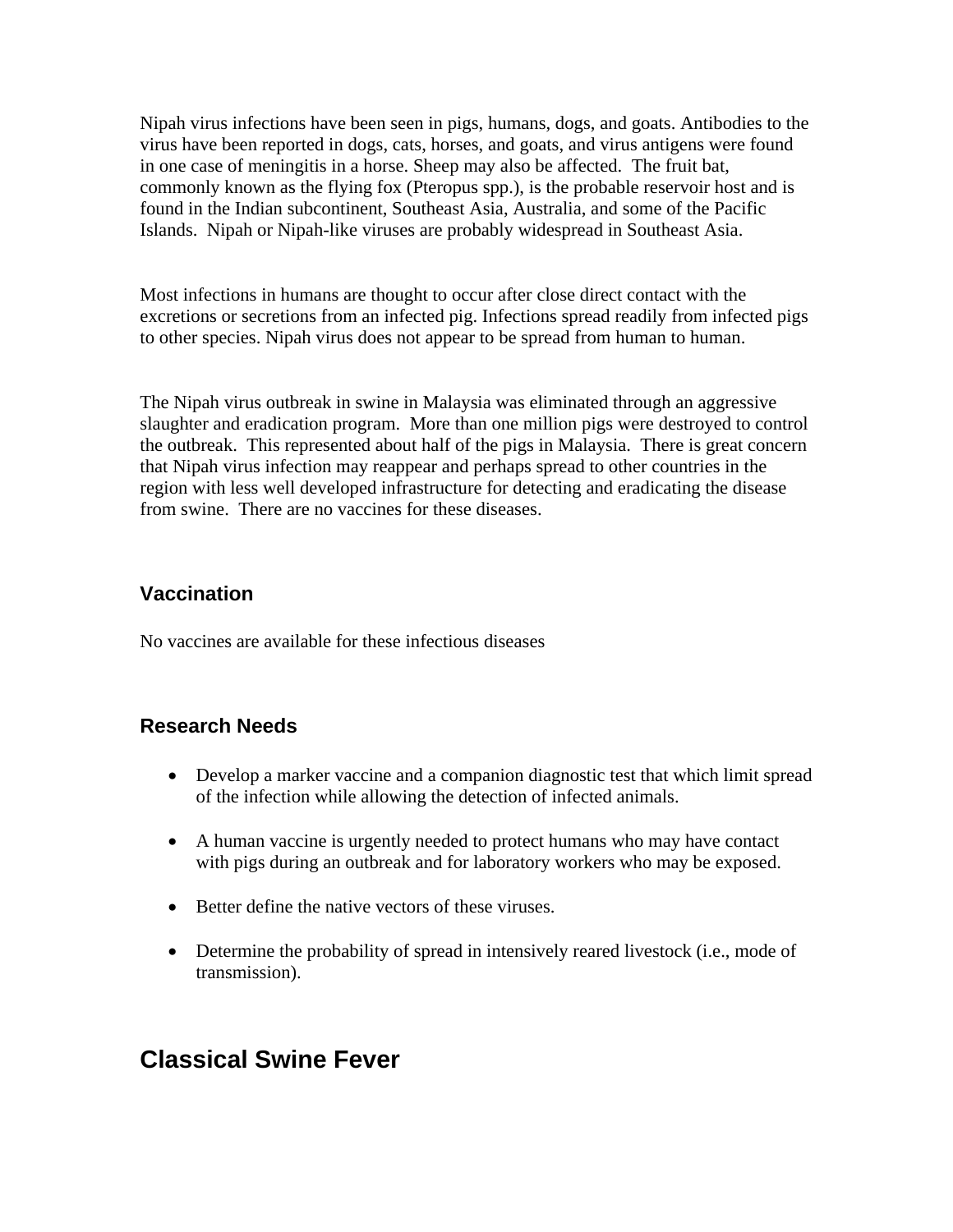### **Description**

Classical Swine Fever (CSF) is a highly contagious, economically significant viral disease of domestic pigs. The disease, which is often fatal, is characterized by fever, hemorrhages, ataxia, and immunosupression; however, the course of infection varies depending on host characteristics and the particular virus strain. CSF occurs in several forms, ranging from highly lethal to subclinical. Sub-acute and chronic forms of the disease are associated with CSFV strains of moderate and low virulence, respectively. The causative agent, CSFV, is a member of the genus Pestivirus of the family Flaviviridae along with two other viruses of significant veterinary importance, bovine viral diarrhea virus (BVDV) and border disease virus (BDV). The virion is enveloped and contains a single strand of positive sense RNA.

CSF is enzootic in Eastern Europe, Southeast Asia, South and Central America, southern Mexico, and the Caribbean. The U.S. was declared free of CSF in 1978. Recent outbreaks in countries free of the disease, including the Netherlands, Germany, England and Spain, have resulted in highly significant economic losses for their respective swine industries. Costs related to the recent outbreak in the Netherlands (1997-1998) exceeded two billion USD. A disease control policy involving slaughter of exposed animals is practiced in countries of the European Union. Controlling and eliminating the disease by this approach has proven effective, but at costs now becoming unacceptable. In addition to staggering economic losses, issues related to public acceptance, animal welfare and environmental protection are now being raised.

### **Disease Transmission**

The most common method of transmission is direct contact between healthy pigs and those infected with CSF. The disease can also be transmitted through contact with body secretions and excrement from infected animals. Healthy pigs coming into contact with contaminated vehicles, pens, feed, or clothing may contract the disease. Birds, flies, and humans can physically carry the virus from infected to healthy pigs. Swine owners can inadvertently cause infection through feeding their herds untreated food wastes containing infected pork scraps.

### **Vaccination**

CSF disease control programs in enzootic areas are based on vaccination of domestic pigs. Most currently used vaccines are live attenuated virus vaccines (LAV). In general, these LAV vaccines provide lifelong immunity against disease. However, and most significantly, it is not currently possible to distinguish between animals vaccinated with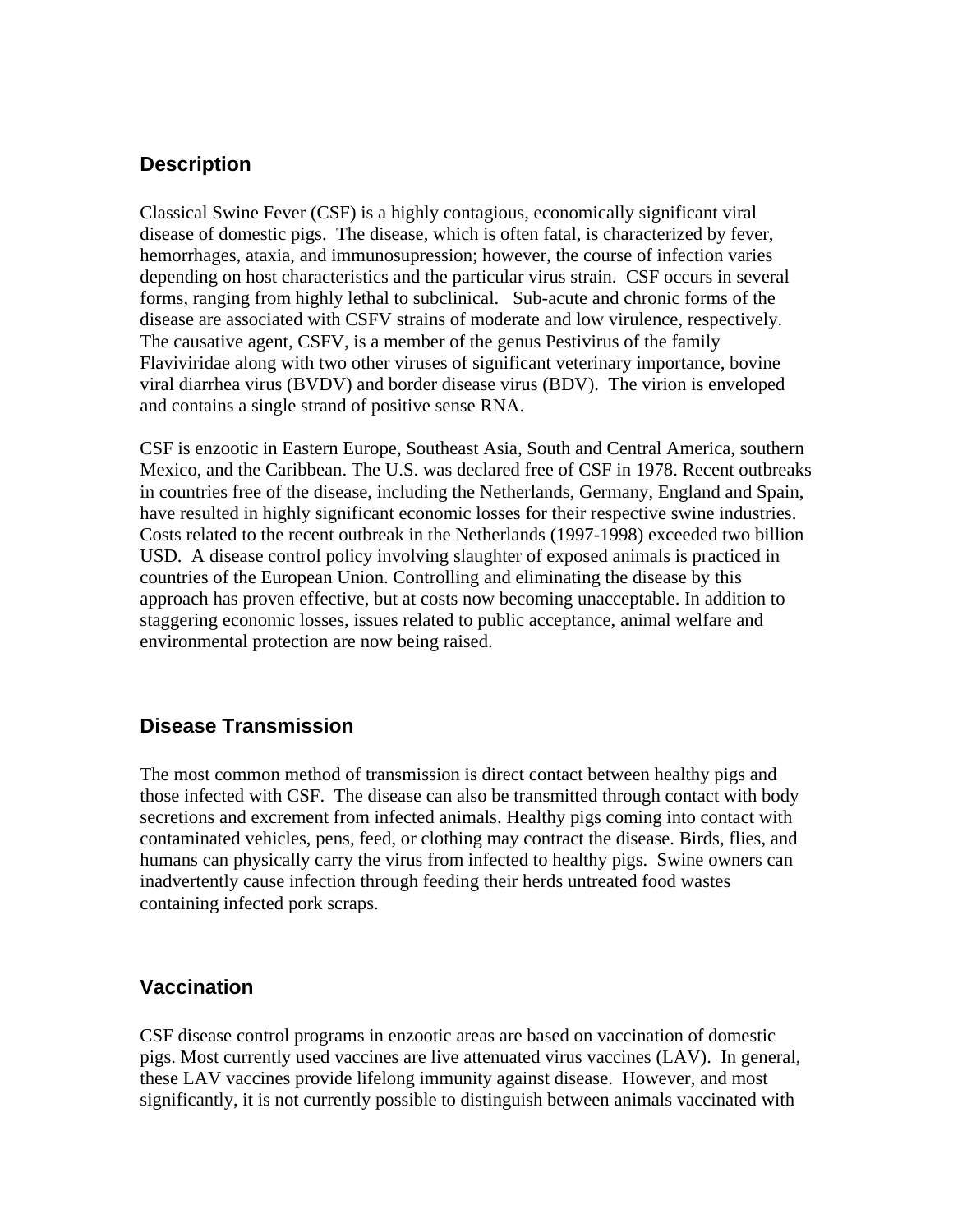LAV and animals infected with wild-type virus, making their use in conjunction with a control/eradication program problematic.

Candidate CSFV subunit marker vaccines has been developed using recombinant E2 envelope protein. E2, the major structural protein, induces neutralizing antibodies and protective immunity in infected and vaccinated pigs. Baculovirus expressed E2 glycoprotein has been used in a commercially available subunit vaccine. Unfortunately, E2 subunit vaccines are not as efficacious as traditional LAV, particularly when animals are challenged shortly after vaccination. Failure to induce rapid and efficient protective immunity precludes use of subunit vaccines during emergency disease control measures. Delivery of E2 by DNA vaccine has also been shown to induce protection in pigs, but again failed to do so in a rapid manner.

Several live vector vaccines have been developed, using vaccinia, Pseudorabies, and adenoviruses. Limited evaluation of their potency, possible preexisting anti-vector immunity and questions surrounding introduction of recombinant vaccinia or adenovirus into the swine population have discouraged their development and use.

Recently, encouraging results have been obtained resulting in a non-replicating live attenuated vaccine. These approaches need further research.

### **Vaccines in a Control Strategy**

Vaccination should be an important component of a control and eradication strategy should an outbreak occur in the U.S. A CSF emergency use vaccine should: 1) induce a rapid protective immune response and/or reduce viral shedding and disease transmission; 2) be antigenically marked, eliciting an immune response distinguishable from that of field virus (DIVA); and 3) be easily and rapidly administered to large numbers of animals.

### **Research Needs**

- Develop recombinant, virulence and host range-restricted, CSF viruses for use as live attenuated, antigenically marked vaccines. Currently, a LAV is the most promising option to meet these needs. LAV vaccines need to be improved to address their deficiencies described above.
- Develop a fundamental understanding of the genetic elements critical for viral pathogenesis and virulence including induction of disease, generalization of infection, tissue tropism, host range, and induction of immune responses.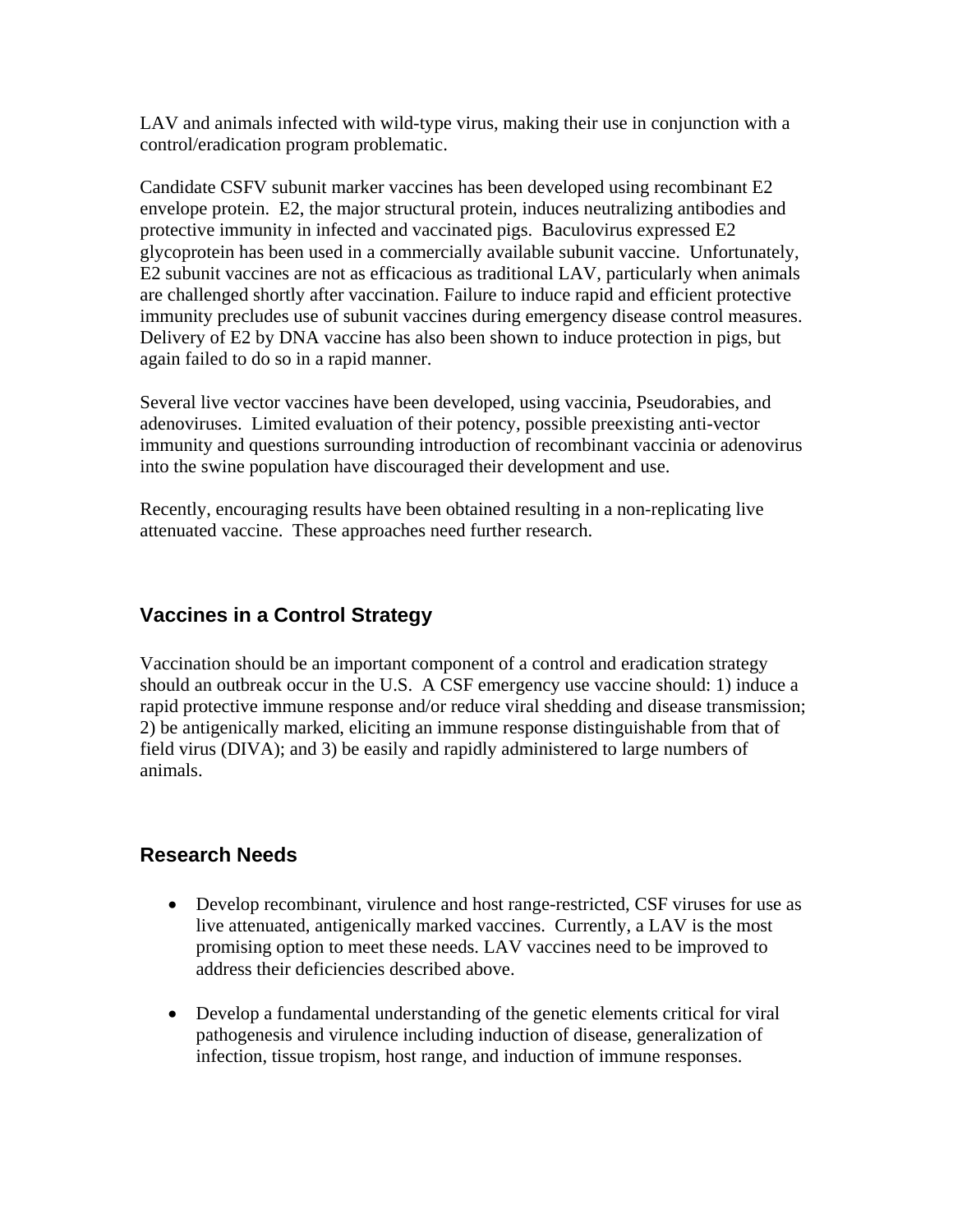- Develop methods to improve the efficacy of CSF subunit vaccines to levels obtainable with LAV vaccines. Manipulation of host responses with immunomodulators and/or use of other vectors and or antigen delivery routes are potential approaches. However, it is unlikely in the short term these will prove effective
- Develop new strategies and/or vector delivery systems for rapidly vaccinating large numbers of animals.

# **Venezuelan Equine Encephalitis (VEE) Virus**

### **Description**

Venezuelan equine encephalitis (VEE) is an acute vector-borne zoonotic disease that is endemic in northern South America, Trinidad, Central America, Mexico, and Florida. VEE virus is a member of the family Togaviridae, genus Alphavirus. It is closely related to Western and Eastern equine encephalitis viruses. Virions are enveloped and contain a single linear strand of positive-sense RNA. Nine variants within six subtypes (I-VI) of VEE have been identified serologically. The majority of these subtypes are enzootic strains that do not cause disease. The majority of epizootic strains that are pathogens are designated subtype I, variants A/B. These agents cause severe disease in horses, mules, burros and donkeys (Equidae) and humans. Natural infections are acquired by the bites of a wide variety of mosquitoes.

VEE outbreaks in the U.S. are rare. The highly pathogenic form of VEE has not occurred in the U.S. since 1971. Fewer than 100 laboratory-confirmed cases in humans are documented. Data from international outbreaks suggest that many infections are subclinical or mild. Unless a large-scale epidemic in horses occurs in the U.S., VEE outbreaks will have been acquired abroad or will be due to an intentional release of the pathogen.

Alphaviruses possess characteristics that make them well suited for weaponization; they can be produced in large quantities, delivered effectively via the aerosol route, and are relatively stable in the environment. VEE was previously weaponized in the 1940s by countries with biological weapons programs, including the U.S. Like many other viruses, VEE is potentially susceptible to genetic manipulation. This characteristic has proven useful in the laboratory in the development of more effective vaccines; however, it could also be exploited to produce more effective biological weapons.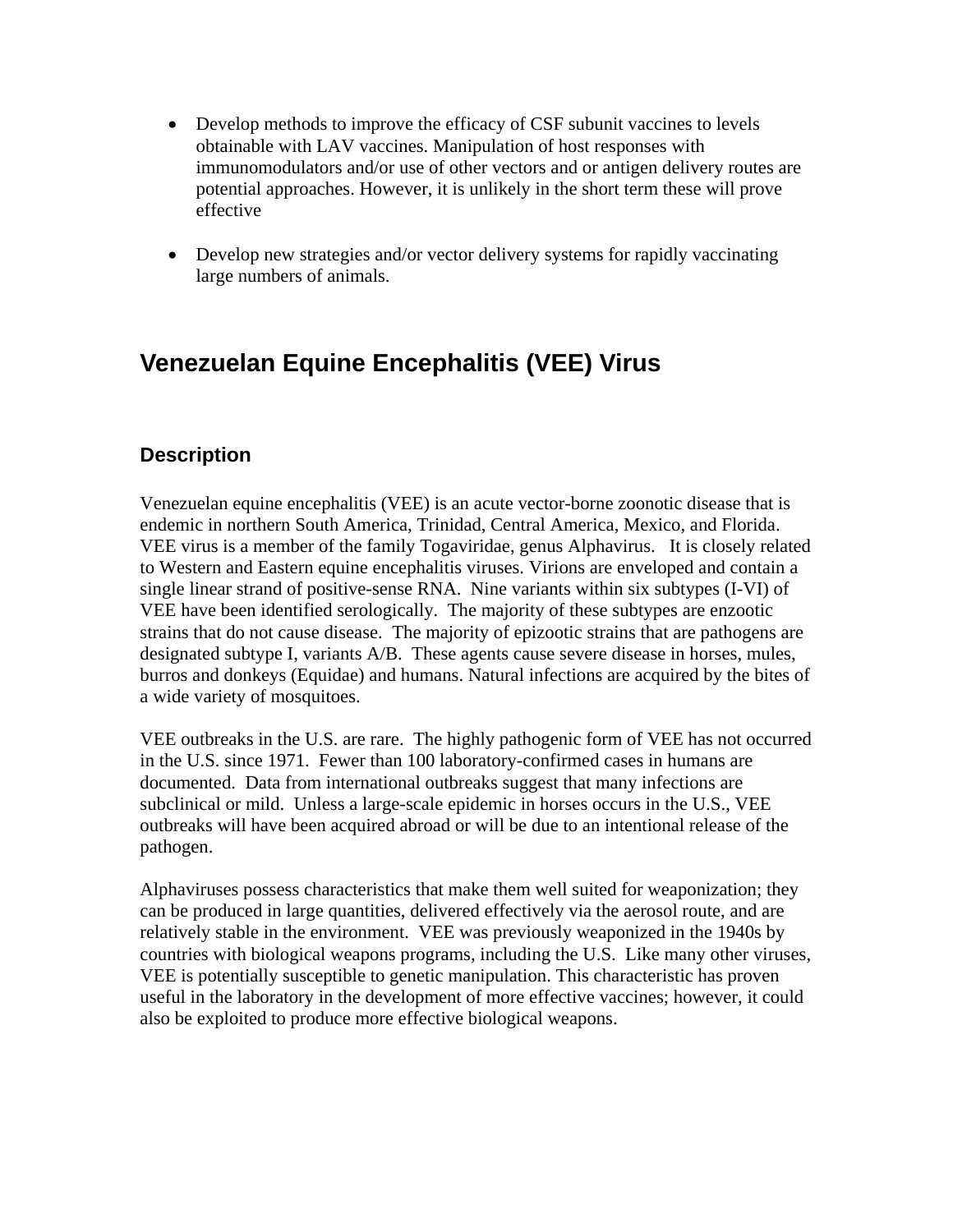### **Disease Transmission**

Mosquitoes serve as a vector for transmission of VEE virus. VEE has a zoonotic reservoir in bats, birds, rodents, equines (horses, donkeys, mules), and certain tropical jungle mammals. Rodents and other small animals are the most important amplifiers in endemic preservation of the virus in tropical forests, swamps, and marshlands. Horses are the most important amplifier hosts in large epidemic outbreaks. The speed with which the disease spreads depends on the subtype of the VEE virus and the density of mosquito populations.

Enzootic subtypes of VEE are diseases endemic to certain areas. Generally these serotypes do not spread to other localities. Enzootic subtypes are associated with the rodent-mosquito transmission cycle. These forms of the virus can cause human illness but generally do not affect equine health.

Epizootic subtypes can spread rapidly through large populations. These forms of the virus are highly pathogenic to horses and can also affect human health. Equines, rather than rodents, are the primary animal species that carry and spread the disease. Infected equines develop an enormous quantity of virus in their circulatory system. When a bloodfeeding insect feeds on such animals, it picks up this virus and transmits it to other animals or humans. Although other animals, such as cattle, swine, and dogs, can become infected, they generally do not show signs of the disease or contribute to its spread.

### **Vaccination**

Horses in the U.S. are not vaccinated. Vaccines are available for humans and horses but most have significant limitations. Two vaccines are licensed in the U.S. for horses: 1) VEE C-84 (inactivated) and 2) VEE TC-83 (modified live virus).

### **Limitations of Current VEE Vaccines**

Existing vaccines for VEE are derived from variants IA/B and have been shown effective in preventing disease from homologous VEE IA/B infections. However, the current vaccines do not adequately protect against the VEE IE variant, as previously demonstrated in laboratory workers vaccinated with the VEE IA/B-derived vaccine. Also, recent unprecedented outbreaks of VEE IE in Mexican horse populations indicate a need for a VEE IE vaccine. The currently used vaccines are formalin-inactivated preparations that are poorly immunogenic, require multiple inoculations, frequent boosters, and are inadequately protective against aerosol exposure to the virus. The modified live vaccine provides better protection against the aerosol challenge and has a fast onset of immunity than the inactivated vaccine but there is concern that it could revert to virulence and/or be transmitted by mosquito vectors.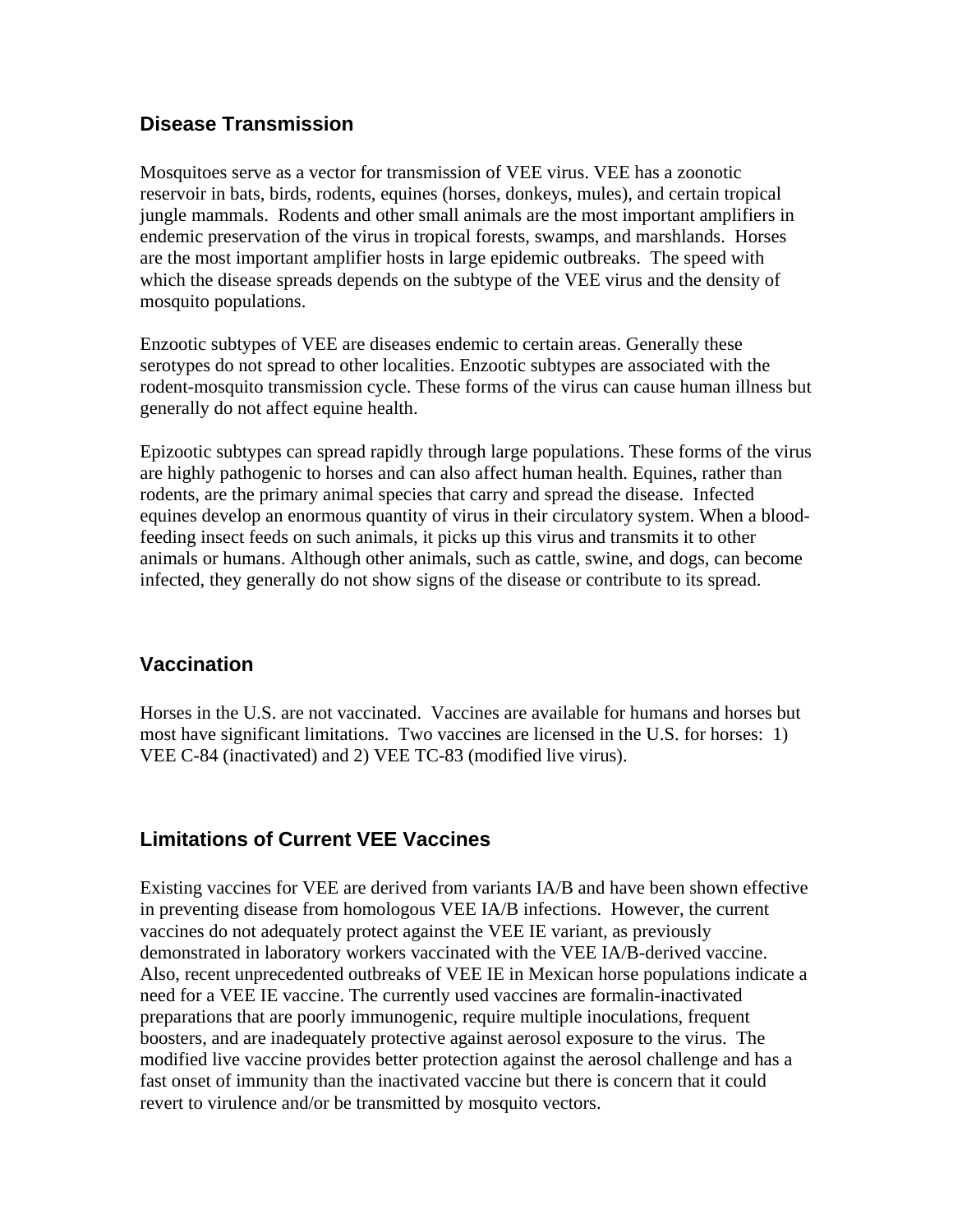### **Vaccines in a Control Strategy**

Because equines are the primary animal species that carry and spread the highly pathogenic strains of VEE, the most effective way to prevent further spread of disease is to implement a large-scale equine vaccination program and quarantine infected equines. Controlling mosquito populations through pesticide treatments and eliminating insectbreeding sites will also enhance disease control.

### **Research Needs**

- Complete the characterization of the virus; e.g., virulence determinants, dose and route associations, vectorial capacity, potential for establishment after aerosol exposure (bioterrorism) of humans and horses.
- Understand the natural biology of VEE; e.g., environmental persistence and reintroduction mechanisms.
- Identify environmental factors that are correlated with the distribution of epizootic VEE virus strains.
- Develop equine vaccine that is cross protective against VEE epizootic variant strains.
- Develop pen-side virus detection test that can differentiate all major equine encephalitis viruses (e.g., Eastern, Western, and West Nile).
- Evaluate efficacy of biotherapeutics (e.g., haptens, CpGs, and Poly IC) in enhancing cross protective immunity of vaccines.
- Develop remote sensing and geographic information systems (GIS) to identify locations of potential VEE emergence.

# **African Swine Fever Virus**

### **Description**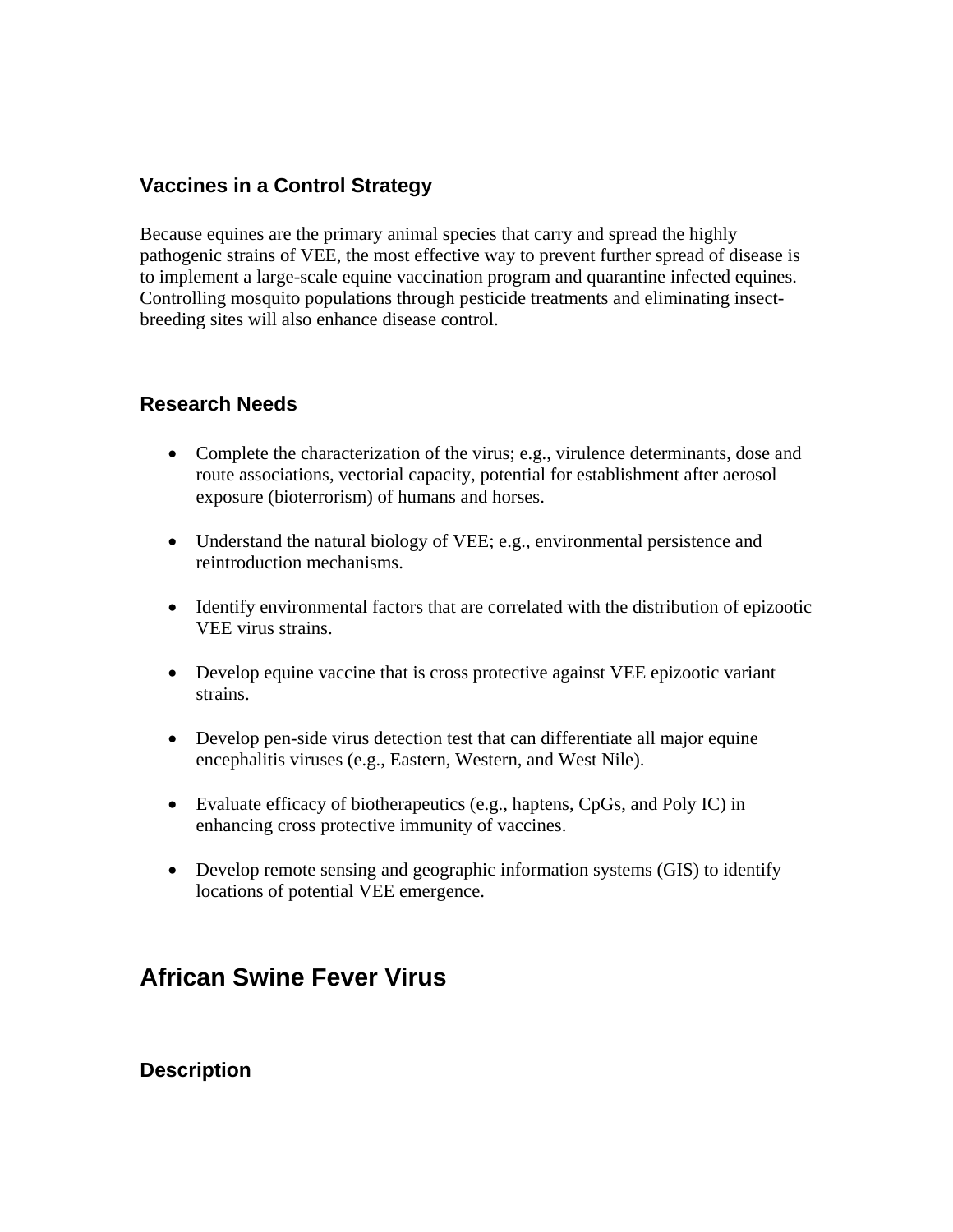African swine fever (ASF) is a highly lethal hemorrhagic disease of domestic swine with mortality rates approaching 100 percent. ASF occurs in several disease forms, ranging from highly lethal to subclinical infections depending on contributing viral and host factors. Hemostatic and hemodynamic changes (hemorrhage, edema, ascites, shock) resulting from intravascular activation of coagulation are observed in dying pigs following infection with virulent strains of virus. ASFV infects cells of the mononuclearphagocytic system, including fixed tissue macrophages and specific lineages of reticular cells; affected tissues show extensive necrosis following infection. The abilities of ASFV to replicate and efficiently induce marked cytopathology in these cell types in vivo appear to be critical factors in ASFV virulence.

### **Disease Transmission**

In sub-Saharan Africa, cycling of ASFV between soft ticks of the genus Ornithodoros and wild pig populations (warthogs, bush pigs and giant forest hogs) provides a natural reservoir of virus that poses a constant threat to domestic pig populations worldwide. ASF has been reported from most African countries south of the Sahara and more recently from Western and North African countries. In 1957, ASF spread to Portugal and eventually to Spain in 1960 where the disease was endemic until its eradication in 1996. Outbreaks in France (1964, 1967, 1977), Madeira (1965, 1974, 1976), Italy (1967, 1980), Malta (1978), Sardinia (1978 to present), Belgium (1985), and Holland (1986). were controlled by animal quarantine and slaughter, resulting in significant economic losses. Sporadic outbreaks of ASF have also occurred elsewhere in the Caribbean (Dominican Republic in 1978, Haiti in 1979, Cuba in 1977-1980) and South America (Brazil in 1978).

The causative agent, ASFV, is a unique and genetically complex DNA virus. It is the sole member of a newly named Asfarviridae and the only known DNA arbovirus. ASFV shares important properties with poxviruses including genomic structure, terminal crosslinks and inverted terminal repeats, a cytoplasmic site of replication, the presence of virion associated enzymes involved in mRNA transcription, and temporally regulated gene expression.

#### **Vaccination**

 There is no vaccine currently available for ASF. All attempts to vaccinate animals using traditional approaches including infected cell extracts, supernatants of infected pig peripheral blood leukocytes, purified and inactivated virions, infected glutaraldehydefixed macrophages, or detergent-treated infected alveolar macrophages failed to induce protective immunity.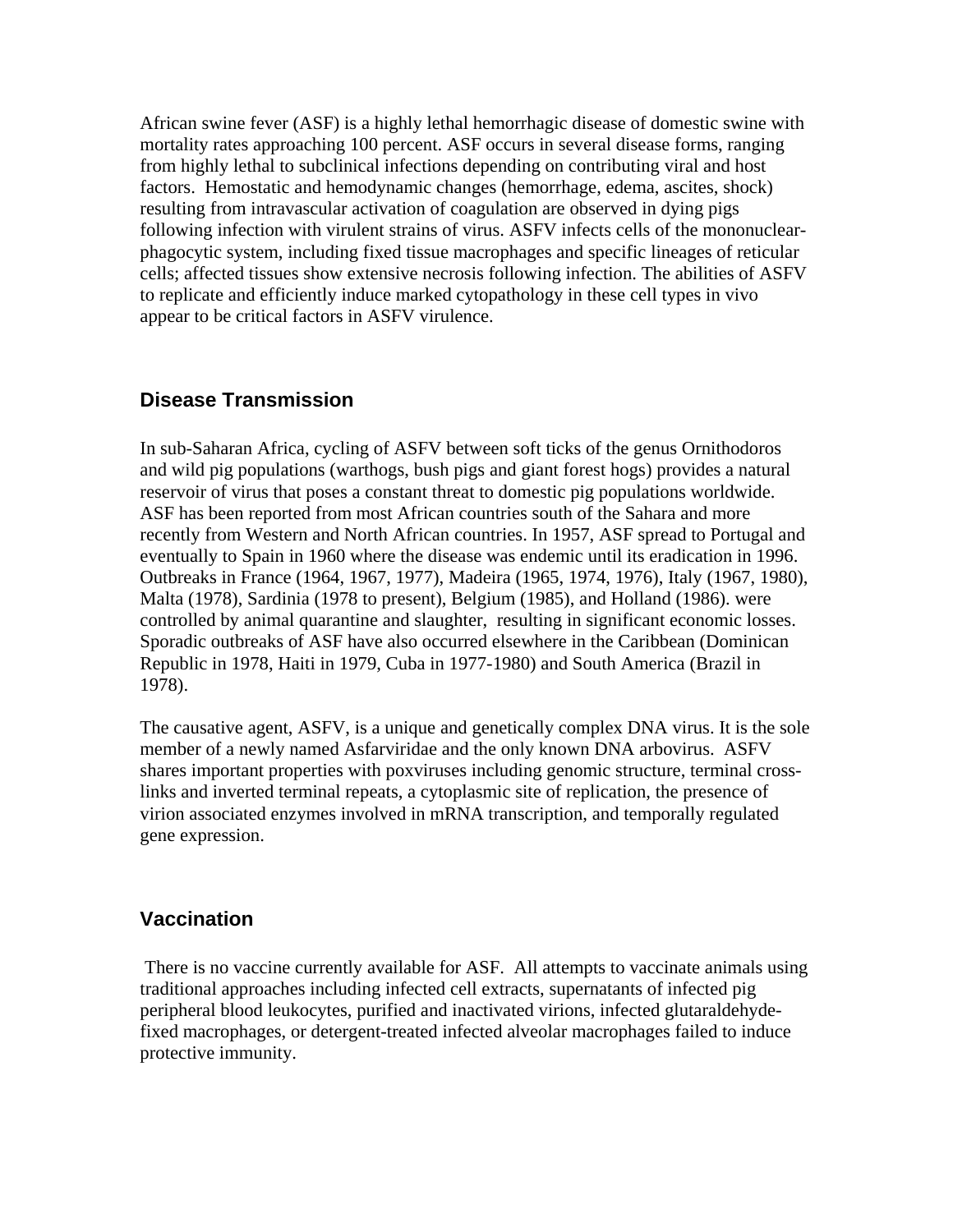ASF vaccine development is significantly hindered by large gaps in our knowledge of the virus and the complex virus-host interactions involved in infection and immunity. However, some important aspects of ASF protective immunity are beginning to emerge.

Recent genetic and biochemical studies have identified and characterized ASF viral genes crucial for aspects of virulence and host range (VHR). These include specific genes with significant functions in viral virulence, macrophage host range, immune evasion, and other significant host range functions. Notably, pigs immunized with live attenuated ASF viruses (LAV) containing engineered deletions of specific VHR genes were protected when challenged with homologous and geographically related heterologous virus strains.

### **Vaccines in a Control Strategy**

Because ASF is a highly infectious disease and no vaccine or treatment is available, "stamping out" or depopulation should be the primary control and eradication strategy.

### **Research Needs**

- Given our poor understanding of ASFV protective immunity, develop and evaluate first generation engineered live attenuated ASF vaccine candidates. An ASF vaccine will have immediate socio-economic benefit for areas of Africa where enzootic disease makes it impossible to raise swine, while at the same time reducing the global threat posed by ASF at the point source.
- Define ASFV strain variation. It is critical to determine how many ASFV strains a vaccine must protect against. Recent cross protection afforded by geographical related strains suggests antigenic variation is not infinite.
- Identify and characterize ASFV protective antigens and host responses. Construction of second generation ASF subunit vaccines will require knowledge of protective antigens and protective host responses.

### **Rinderpest Virus**

### **Description**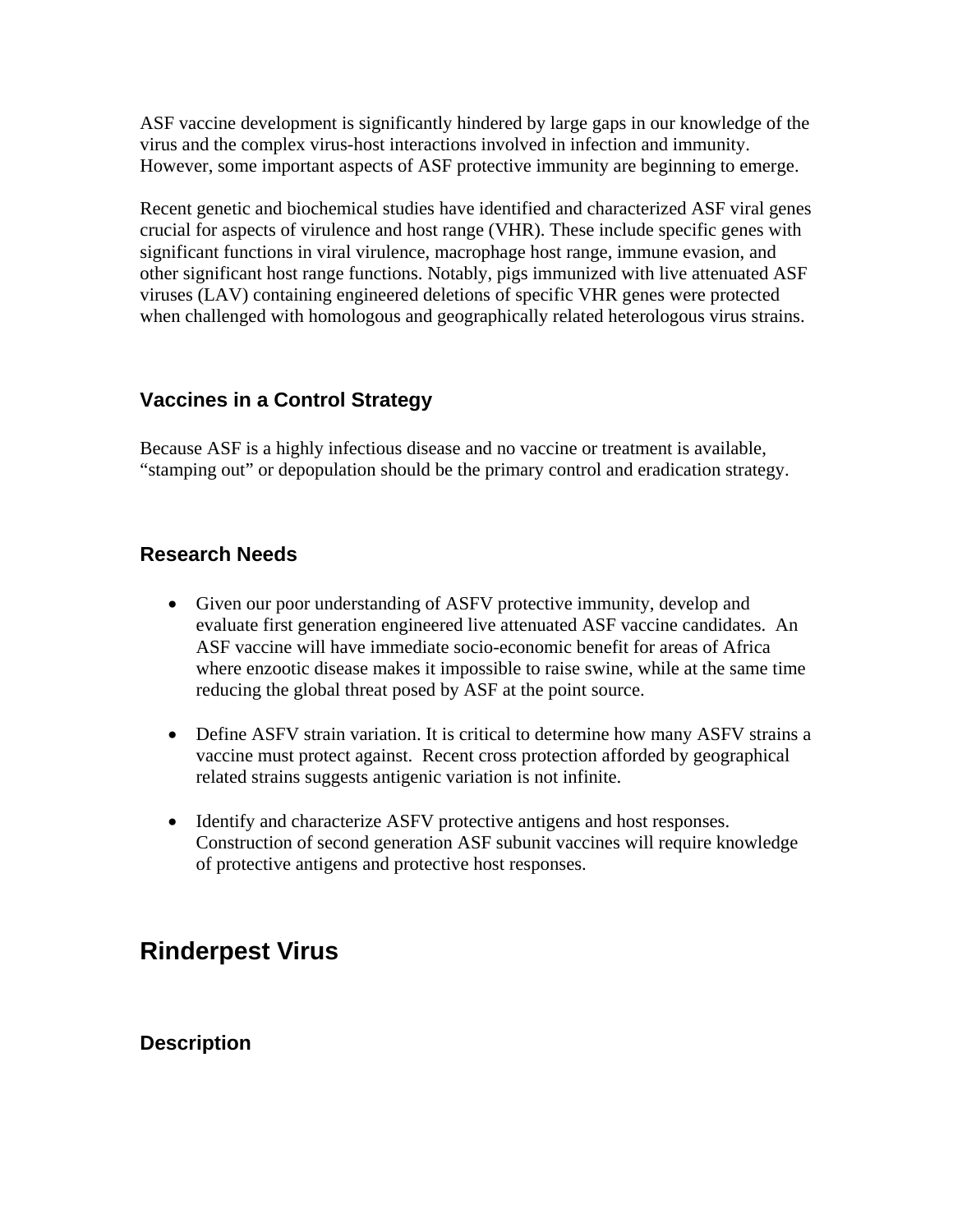Rinderpest is a highly fatal disease of domestic cattle, buffaloes and yaks caused by a morbillivirus of the family Paramyxoviridae. The virus also affects sheep, goats and some breeds of pigs and a large variety of wildlife species, but not all show clinical signs. The virus is related to those that cause measles in people, distemper in dogs, and peste des petits ruminants in sheep and goats. There is evidence that Bos taurus cattle (humpless) are more susceptible to the virus than Bos indicus cattle (Indian, humped).

Rinderpest killed vast numbers of cattle in Europe during the 18th and 19th century and was once known as cattle plague because of its devastating effect. By a combination of slaughter and rigorous quarantine, Rinderpest was eliminated from Europe in the early 1900s.

Morbilliviruses are extremely fragile in the environment; they are sensitive to sunlight, high temperature, low and high pH and chemicals which can destroy their outer lipidcontaining envelope.

Nothing is known concerning the molecular factors that determine the virulence or attenuation of different Rinderpest virus strains. Very few sequence changes are needed to alter the virulence of Rinderpest virus; the genome of the cell-culture vaccine strain differs by less than 0.55% from the virulent virus from which it was derived. Selection of a mild form could well be a means whereby the virus evades detection for many years. There is only one serotype and there is no evidence for a persistent or carrier state in recovered animals. After recovery from infection, an animal is immune for life and, consequently, vaccination is a very effective means of controlling this disease.

The Food and Agriculture Organization of the United Nations (FAO) has launched a Global Rinderpest Eradication Programme (GREP) calling for eradication of the virus by the year 2010.

Vaccination campaigns are currently underway in Africa (Pan African Rinderpest Campaign or PARC), West Asia (WAREC) and South Asia (SAREC). Rinderpest has not been reported from West or Central Africa for 10 years and the disease is now confined to two areas of eastern Africa.

### **Disease Transmission**

Natural infection usually occurs via the upper respiratory tract following inhalation of virus-containing aerosols or the oropharynx after ingestion of infected material. Following intranasal and contact challenge, Rinderpest virus can be recovered within 24 hours from the pharyngeal lymph nodes and tonsils. Infectivity is closely associated with mononuclear leukocytes and is not readily detected in plasma and other body fluids. Following primary multiplication in draining lymph nodes, viremia enables the virus to infect lymphoid tissues throughout the body. This increases the viremia, which then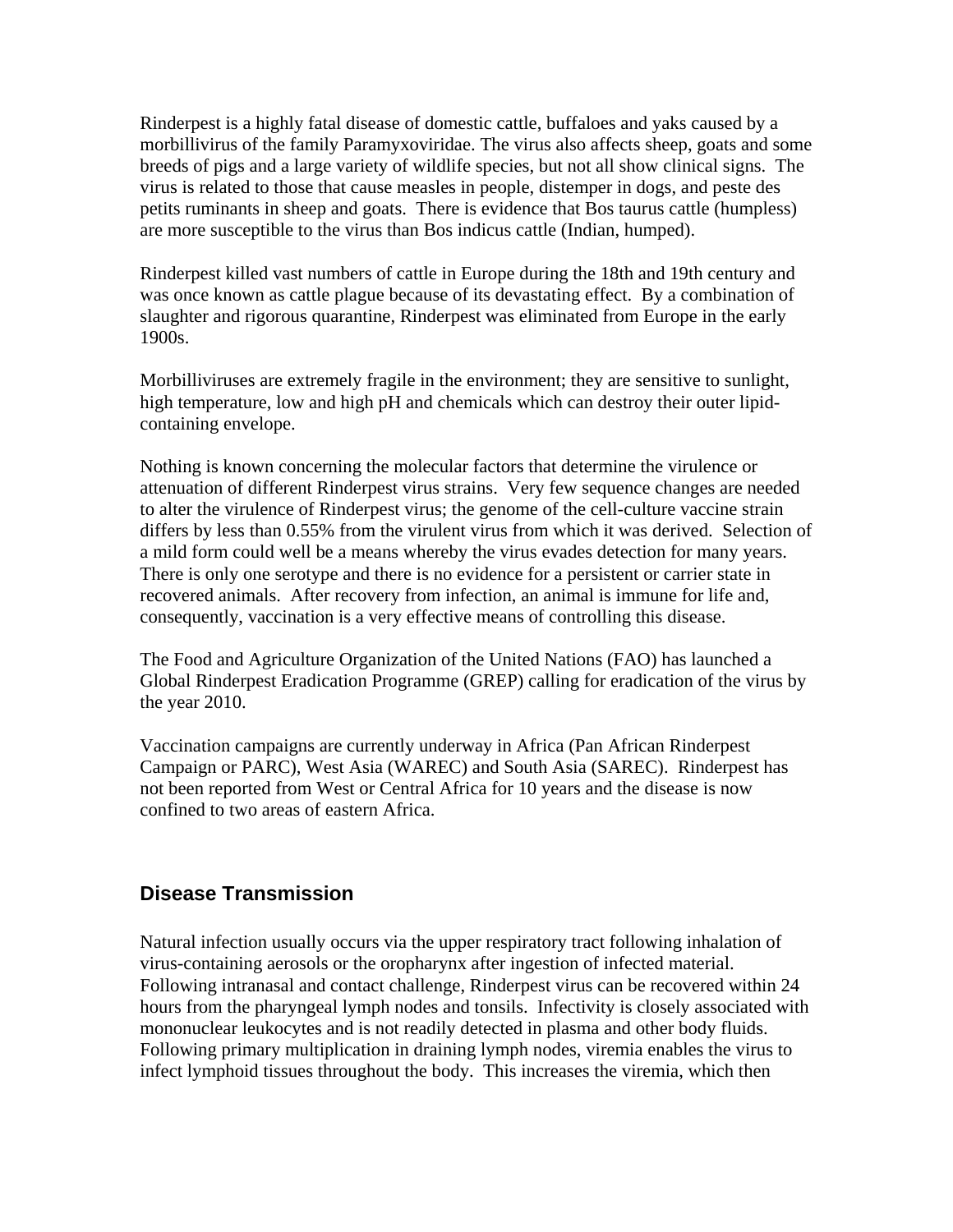transports the virus to epithelial tissues, especially to those of the alimentary tract where virus-induced cytopathic effects produce the typical lesions.

Rinderpest virus is excreted from epithelial tissues 1-2 days before the appearance of fever or lesions. The amount of excreted virus increases dramatically as the lesions develop and only starts to decline when the immune response becomes detectable some 4-6 days after the start of fever. The virus is usually undetectable by 12-14 days after the start of fever. At the height of virus excretion, 3-6 days after the start of fever, high virus titers can be found in nasal secretions and feces from infected cattle. The copious output of virus explains why the disease can be so contagious despite the fragility of Rinderpest virus. The diarrhea and ocular nasal discharge probably help to increase the transmissibility of the virus by forming infectious aerosols, and by causing greater contamination of the environment.

### **Vaccination**

A live attenuated cell culture vaccine is available that confers lifelong immunity in cattle after a single inoculation. The vaccine was first developed at the former East African Veterinary Research Organisation by serial passage of the virulent bovine rinderpest Kabete 'O' strain. It is safe for use in cattle, buffalo, sheep and goats of all ages and in zoological collections. Due to individual variations in the duration of passive immunity, animals may not be fully immunised until they are vaccinated once at 1-year of age.

### **Limitations of Current Rinderpest Vaccines**

Maternal antibody interference may be a problem in endemic areas but is irrelevant to a naïve population of healthy cattle.

### **Vaccines in a Control Strategy**

Vaccination is at the core of the FAO Rinderpest eradication campaign and extensive emergency vaccination should be implemented should an outbreak occur in the U.S.

### **Research Needs**

• Develop biotherapeutics to enhance ability of vaccine to prevent colonization of target tissues and shedding.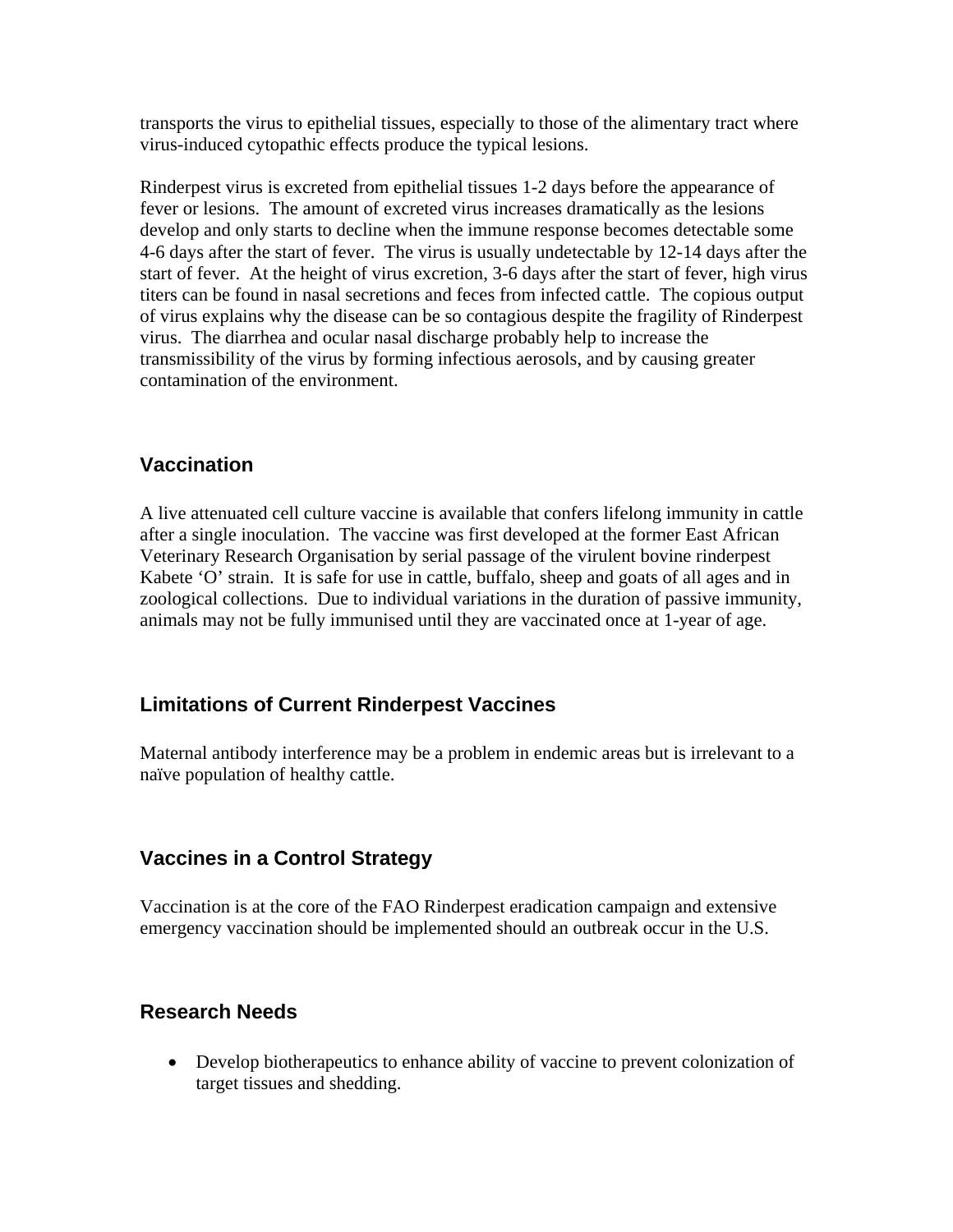## **Eastern Equine Encephalitis (EEE) Virus**

#### **Description**

Eastern equine encephalitis (EEE) virus is a member of the family Togaviridae, genus Alphavirus. It is closely related to Western and Venezuelan equine encephalitis viruses.

EEE is the rarest of the mosquito borne arboviral infections with an average of five human cases reported annually; however, the illness is fatal in 50 percent of cases (compared to 15 percent with West Nile virus), with the highest case-fatality rates observed in young children and adults over 55-years of age. Those who survive the disease may suffer permanent brain damage. Horses are especially vulnerable and the disease is often fatal. Other domestic animals such as donkeys, mules, pigs and calves can also be infected but the severity of the disease is less than in horses.

### **Disease Transmission**

EEE virus has a complex life cycle involving birds and a specific type of mosquito, Culiseta melanura, which lives in marshes and swamps. This mosquito only feeds on birds and not humans and other mammals. In rare cases, the virus can escape from its marsh habitat in other mosquito species that feed on both birds and mammals. These mosquitoes can transmit the virus to people and animals. Horses and people are "accidental" hosts; thus, when bitten by an infected mosquito, people and horses constitute "dead-end" hosts that cause the cycle to stop because the concentration of viral particles in their blood is insufficient to infect another mosquito. Infected people or horses therefore do not represent a source of virus for other people or horses. Birds and wild animals constitute the reservoir species for the virus. Once infected, they carry high concentrations of the virus in their blood before they become immune to the virus. However, their blood contains enough viral particles for a short time, and mosquitoes may become infected during subsequent blood meals on infected animals.

#### **Vaccination**

An inactivated EEE vaccine (PE-6) works well against North American strains but does not protect against the less virulent South American strains. The inactivated EEE vaccine is commercially available in various combinations (e.g., VEE, WEE, EEE) but cases continue to occur because of failures to vaccinate foals and to revaccinate older horses. The vaccines require two initial doses given 3-4 weeks apart. The vaccines are safe to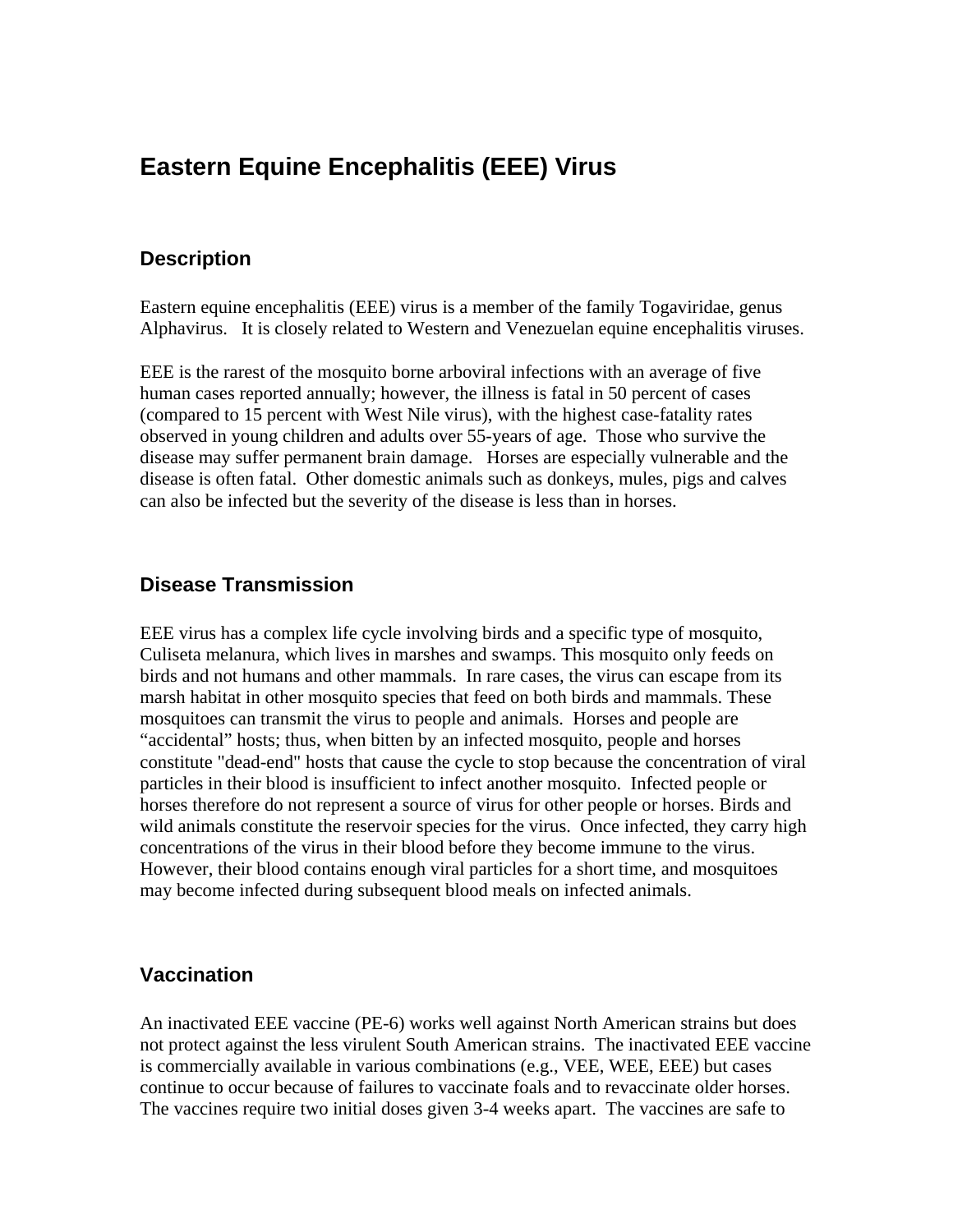use in all horses, including pregnant mares and foals. It is strongly recommended that all horses be vaccinated at least twice a year, and up to 4 times where EEE is endemic and the vector season is prolonged. Foals from unvaccinated mares may be vaccinated at any age, but they should be revaccinated at 6 months and one year of age to ensure adequate protection.

An experimental EEE vaccine for humans is available to laboratory workers.

### **Limitations of Current EEE Vaccines**

- Two doses or more are required.
- Short duration of immunity.
- Does not prevent the spread of the virus since horses are dead-end hosts.

### **Vaccines in a Control Strategy**

ince wild birds are the main reservoir of the EEE virus, vaccination of horses (the most susceptible animal species) and people will not prevent the spread of infection. The best control strategy at this time is to reduce vector mosquitoes with larvicides and adulticides and to reduce breeding sites. Personal protective measures to reduce mosquito bites are an important approach to prevention. These measures include the use of repellents, appropriate dress, and avoidance of outdoor activity during twilight hours when many mosquitoes are most active.

### **Research Needs**

- Complete agent characterization; e.g., virulence determinants, dose/route associations, vectorial capacity/environmental factors, and the potential for establishment after aerosol exposure (bioterrorism) of humans and horses.
- Understand the natural biology of the EEE; e.g., environmental persistence, overwintering and reintroduction mechanisms.
- Develop vaccines for humans and equids that are effective against aerosol challenge and protects against virulence factors.
- Develop and evaluate biotherapeutics to increase the onset of immunity.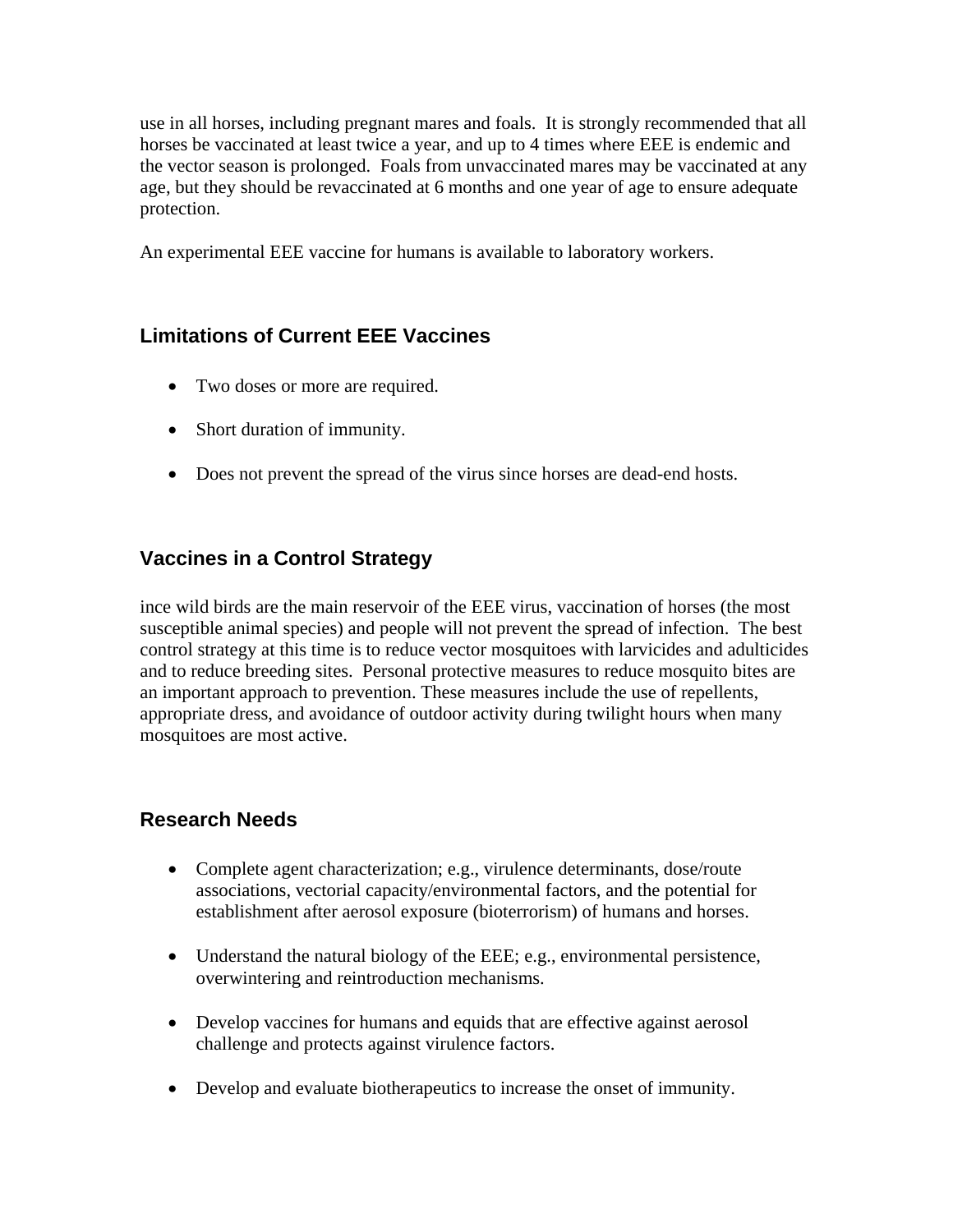- Develop pen-side virus detection test that can differentiate all major equine encephalitis viruses (e.g., Eastern, Western, and West Nile).
- Discover effective vaccine with appropriate delivery system for wild birds.

### *Note: Much of the information contained in this report was obtained from the following sources:*

Agricultural Research Service (ARS) Animal and Plant Inspection Services (APHIS) Center for Disease and Prevention (CDC) Food and Agriculture Organization (FAO) Institute for International Cooperation in Animal Biologics (IICAB) Office of International Epizootics (OIE) U.S. Army Medical Research Institute of Infectious Diseases (USAMRIID)

### **Appendixes**

### Appendix 1 **Appendix 1** Appendix 3

### **Appendix 1**

| OIE - List A                      | Animal Agents (Toxins Omitted)            |
|-----------------------------------|-------------------------------------------|
| Foot-and-mouth disease            | African horse sickness virus              |
| Swine vesicular disease           | African swine fever virus                 |
| Peste des petits ruminants        | Akabane virus                             |
| Lumpy skin disease                | Avian influenza virus (highly pathogenic) |
| <b>Bluetongue</b>                 | Blue tongue virus (exotic)                |
| African horse sickness            | Bovine spongiform encephalopathy agent    |
| Classical swine fever             | Camel pox virus                           |
| Newcastle disease                 | Classical swine fever virus               |
| Vesicular stomatitis              | Cowdria ruminantium (heartwater)          |
| Rinderpest                        | Foot-and-mouth disease virus              |
| Contagious bovine pleuropneumonia | Goat pox virus                            |
| <b>Rift Valley fever</b>          | Japanese encephalitis virus               |
| Sheep pox and goat pox            | Lumpy skin disease virus                  |
| African swine fever               | Malignant catarrhal fever virus (exotic)  |